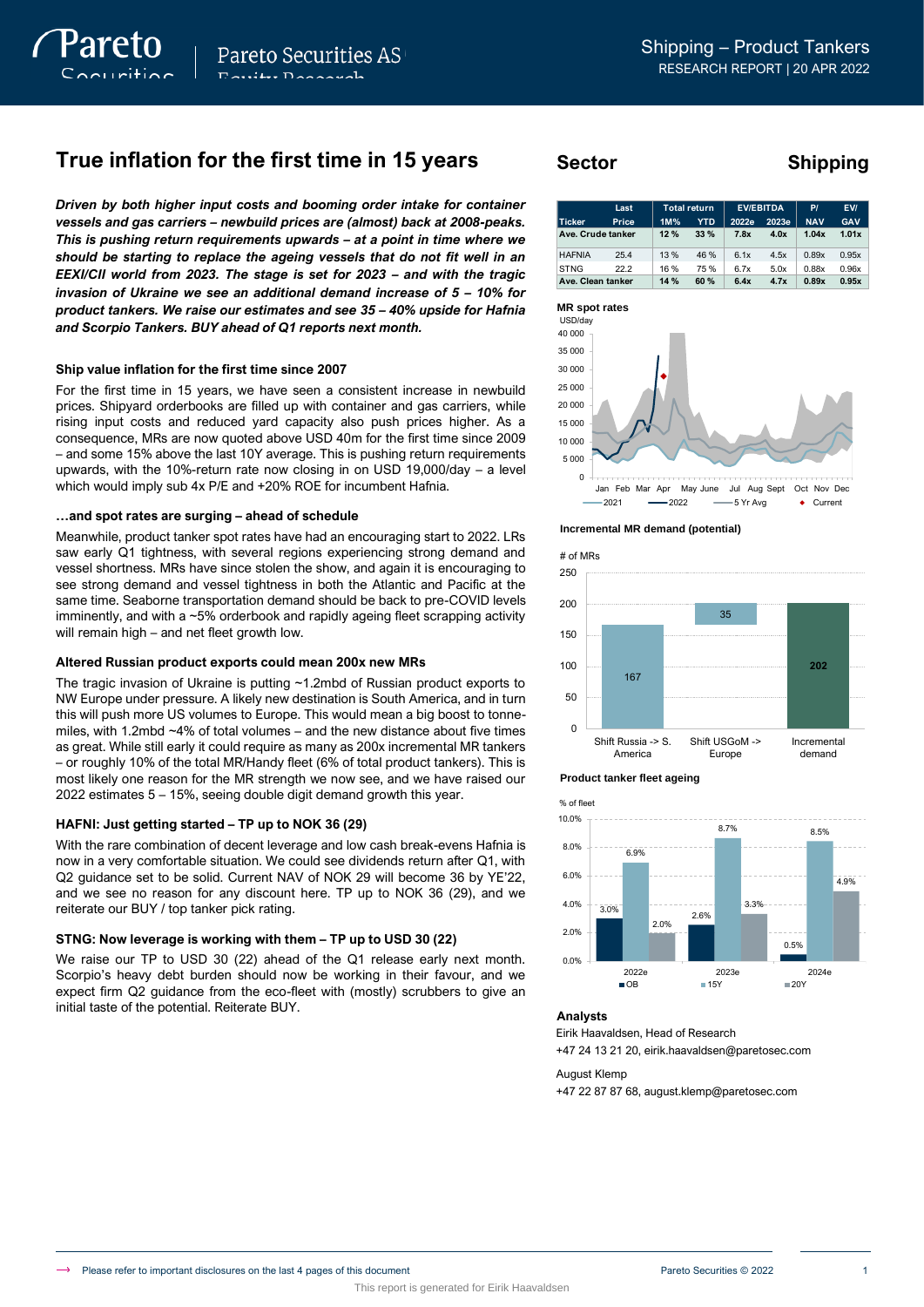# **MR rates surging with product inventories falling rapidly**

While LR-rates showed promising signs at the beginning of the year, we have seen the smaller vessels reach levels not seen since the April 2020 storage mayhem. As of the end of last week, MRs were on average earning USD ~30k/day – and virtually all major regions were seeing strong levels.



Global product inventories (on land) are down 75m vs. a year ago, with all regions drawing sharply. Middle distillates are particularly low, with the main five regions showing a 53m barrel drop in stocks vs. a year ago, and 38mbd (15%) lower than the pre-COVID (2017 – 19) averages.

#### **Latest reported product inventory levels**

|                   |       |        | <b>Light Distillates</b> |                           |       |         | <b>Middle Distillates</b> |                     |      |        | <b>Fuel Oil</b> |               |
|-------------------|-------|--------|--------------------------|---------------------------|-------|---------|---------------------------|---------------------|------|--------|-----------------|---------------|
|                   | mmb   | W-O-W  |                          | $v$ -o- $v$ vs 2017-19 av | mmb   | $W-O-W$ |                           | v-o-v vs 2017-19 av | mmb  | W-O-W  | $V-O-V$         | vs 2017-19 av |
| <b>US</b>         | 233.1 | $-3.6$ | $-1.8$                   | $-9.9$                    | 146.3 | $-3.4$  | $-34.1$                   | $-22.9$             | 28.2 | $-0.6$ | $-3.1$          | $-4.5$        |
| PADD <sub>1</sub> | 55.5  | $-0.8$ | $-8.0$                   | $-8.3$                    | 33.8  | $-0.7$  | $-22.7$                   | $-14.7$             | 4.7  | $-0.3$ | $-2.1$          | $-2.8$        |
| PADD <sub>2</sub> | 53.8  | $-2.9$ | 5.3                      | $-2.8$                    | 35.7  | $-1.6$  | 1.2                       | $-3.7$              | 1.0  | 0.0    | $-0.2$          | $-0.3$        |
| PADD <sub>3</sub> | 86.0  | $-0.1$ | 3.3                      | 2.8                       | 51.5  | $-0.8$  | $-11.5$                   | $-1.9$              | 18.4 | $-0.2$ | 0.3             | $-0.4$        |
| PADD 4            | 7.7   | $-0.2$ | $-0.8$                   | 0.0                       | 4.5   | 0.2     | $-0.1$                    | $-0.1$              | 0.2  | 0.0    | 0.0             | 0.0           |
| PADD <sub>5</sub> | 30.1  | 0.3    | $-1.4$                   | $-1.5$                    | 20.8  | $-0.5$  | $-1.0$                    | $-2.5$              | 3.9  | 0.0    | $-1.2$          | $-1.1$        |
| <b>ARA</b>        | 13.9  | 0.7    | 0.4                      | 1.3                       | 18.4  | 0.0     | $-5.2$                    | $-4.9$              | 6.3  | 0.6    | $-5.3$          | $-1.0$        |
| <b>Singapore</b>  | 11.1  | $-1.6$ | $-3.7$                   | $-4.0$                    | 7.6   | 0.6     | $-5.8$                    | $-4.6$              | 19.6 | $-0.8$ | $-4.4$          | $-3.0$        |
| Japan             | 17.3  | $-0.3$ | $-3.1$                   | $-3.3$                    | 22.8  | 0.5     | $-5.6$                    | $-4.3$              | 9.2  | $-0.1$ | $-2.4$          | $-2.6$        |
| <b>Fujairah</b>   | 4.9   | 1.5    | $-1.1$                   | $-3.5$                    | 1.2   | $-0.7$  | $-1.9$                    | $-1.4$              | 11.0 | 0.3    | 1.0             | $-0.7$        |
| <b>Total 5</b>    | 280.3 | $-3.4$ | $-9.2$                   | $-19.4$                   | 196.4 | $-3.0$  | $-52.7$                   | $-38.2$             | 74.4 | $-0.7$ | $-14.2$         | $-11.9$       |
| <b>WOS</b>        | 247.0 | $-3.0$ | $-1.3$                   | $-8.6$                    | 164.8 | $-3.4$  | $-39.4$                   | $-27.8$             | 34.6 | 0.0    | $-8.4$          | $-5.5$        |
| <b>EoS</b>        | 33.3  | $-0.4$ | $-7.9$                   | $-10.8$                   | 31.6  | 0.4     | $-13.3$                   | $-10.3$             | 39.8 | $-0.7$ | $-5.8$          | $-6.3$        |
| Source: FGE       |       |        |                          |                           |       |         |                           |                     |      |        |                 |               |

Middle distillate (diesel) inventories are at alarmingly low levels both in the Atlantic and Asia. In Singapore we are at the lowest levels since late 2013. The four main regions that FGE monitors are now at their lowest overall number since 2005.



#### **Middle distillate stocks globally Middle distillate stocks in the US**

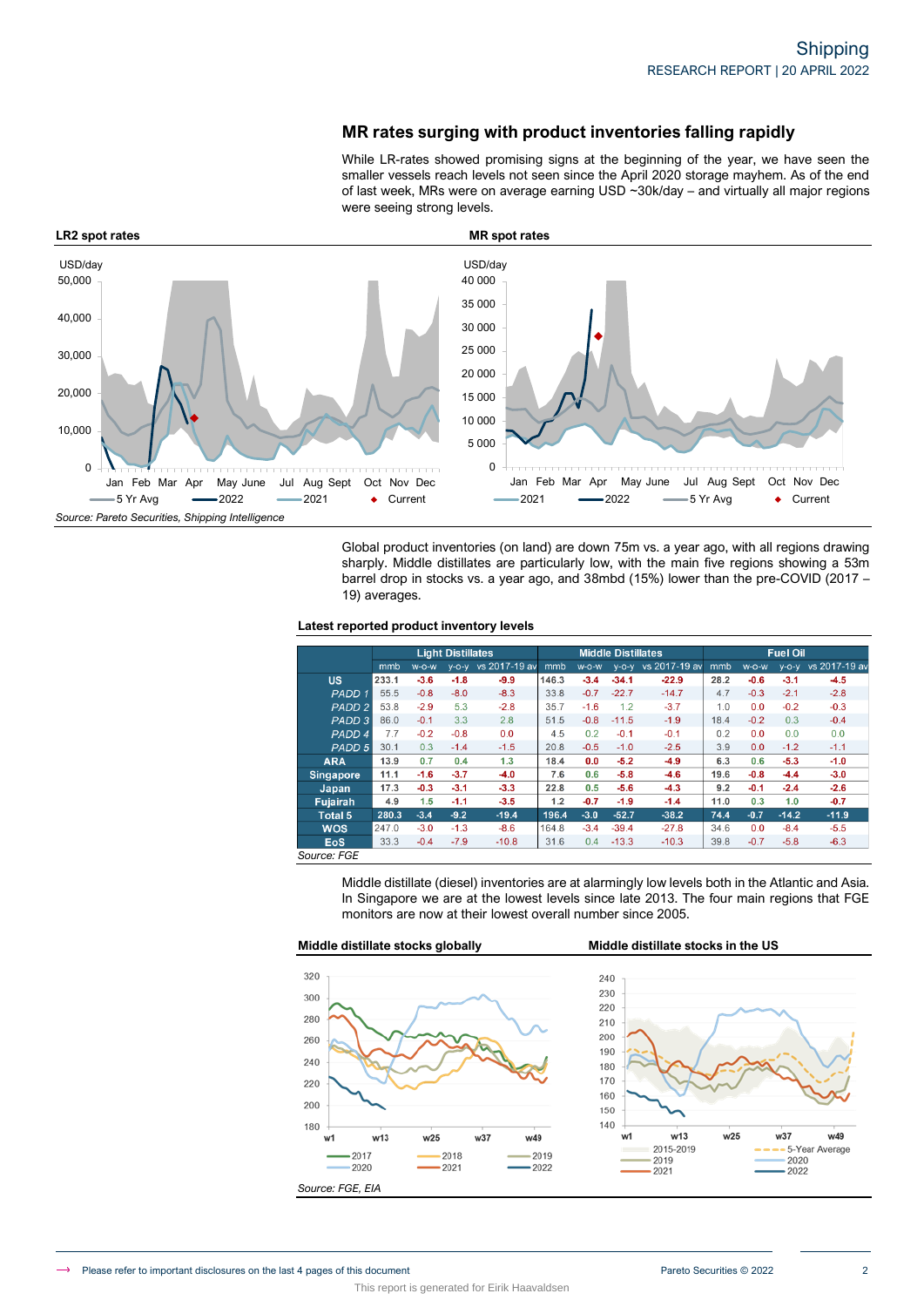While we so far see that Russian gasoil cargoes have not been refused by European buyers, this is bound to happen over time. Europe is today short ~1mbd of gasoil/diesel, down from 1.2mbd in 2021. Russia has been the by far largest supplier with ~0.75mbd, with Saudi Arabia second at 0.17mbd. The largest tradeflows in the gasoil market are seen below.



**Main gasoil/diesel trade flows in 2021**

So, what could Europe do? And what will Russia do? The diesel surplus in the Middle East is estimated to go from 0.2mbd in 2021 to 0.6mbd by 2023 as new refineries start up – and this can clearly head towards Europe. Asia Pacific (incl. India) is already net long gasoil by ~0.5mbd, so volumes are not going to go East (nor are Russian volumes).

**A likely scenario is that US volumes that today are sent to Latin America will be sent to Europe, and Russian volumes that today go to Europe will be shipped to Latin America. This can impact as much as 1mbd+ – which would imply a massive tonnemile impact on 3-4% of overall product tanker volumes.**



This report is generated for Eirik Haavaldsen

**Incremental MRs needed to satisfy changed patterns of 1.2mbd of Russian refined product exports**

**Assuming 1.2mbd needs to be diverted here we estimate that an incremental ~200x MR/Handysize tanker equivalents could be needed. This is equal to ~10% of that fleet, and in dwt it would be roughly 6% of the total product tanker fleet – including newbuilds.**

This is added demand to what is already a recovering market. Q4 demand was up near 10% y/y, and almost back to pre-COVID levels. Q1 will show another positive development. With Russian volumes still up in the air the market will need time to normalize, but with the above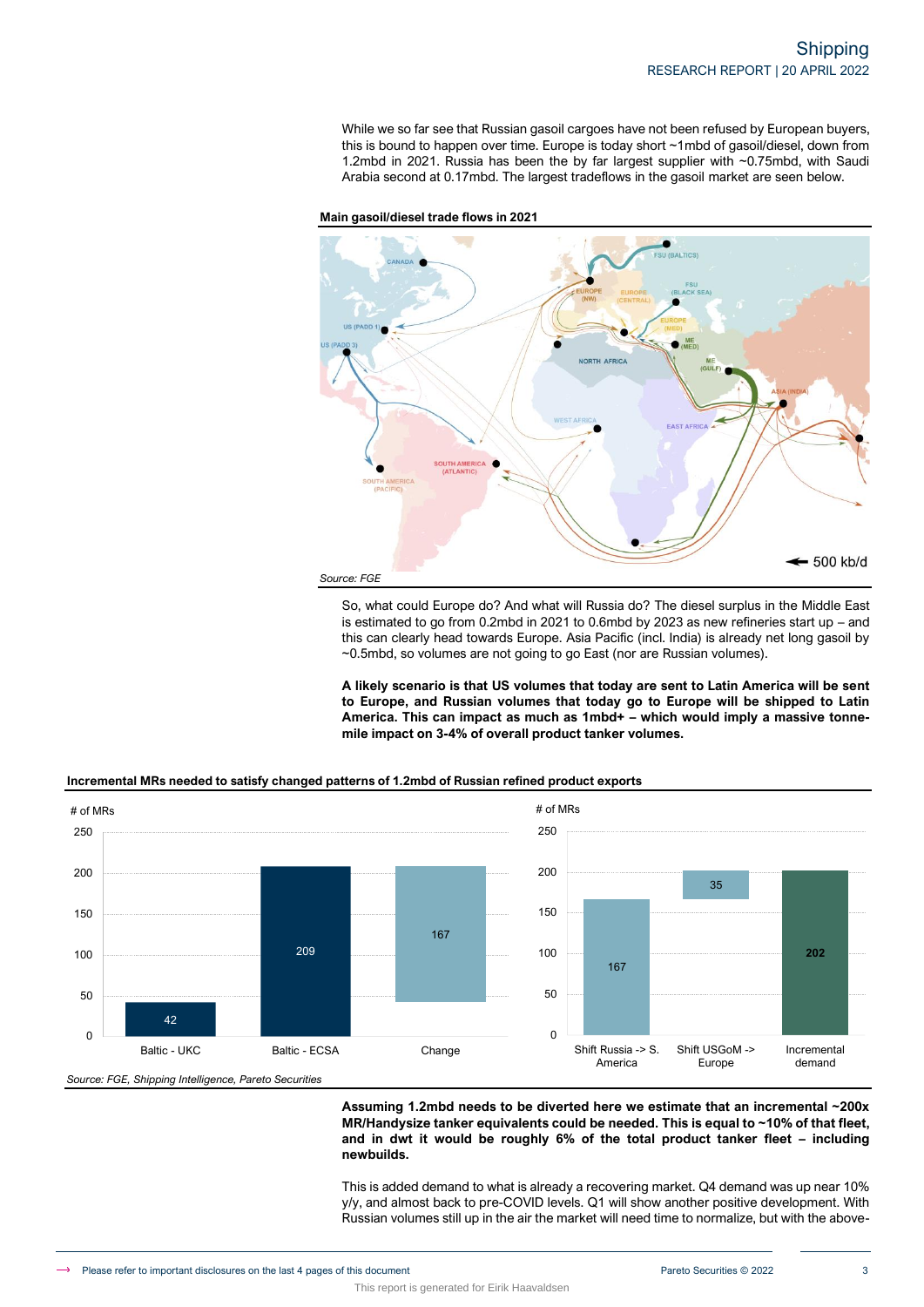mentioned backdrop in place we should be well above pre-COVID levels by Q3 for product tanker demand.



**Shipping Intelligence' Seaborne trade indicator, Crude oil and refined products**

As estimated by Shipping Intelligence, volumes will then be growing at a roughly similar pace this year as last. However, tonne-miles will grow much faster, and we believe there is upside to these numbers based on the Russia-implications alone.





As we explained in the section above, we believe the rapidly rising newbuild prices (and thus increased return requirements) and genuine lack of newbuild capacity will result in low ordering activity going forward. With the orderbooks already at a low point both on absolute and relative basis – and consistent scrapping activity despite firmer markets – we expect no net fleet growth in 2023 and 2024.

Specifically, we peg the current orderbook at around 5% of the existing fleet. Near 9m dwt are on order against a fleet of 150m, and of those 150m around 30% consist of vessels above the age of 15. We also have more vessels above the age of 20Y than on order. This means the next two years are de-risked in terms of fleet growth, and gross numbers indicate 3% in 2022 and 3% in 2023.

Average scrapping ages for the vessel categories have been 20 – 25Y in recent years, so the 20Y mark is certainly a relevant metric to look at. We think increased scrap prices and new IMO regulations coming, coupled with poor returns recently, will tempt many owners to sell their vessels for demolition. The 15Y mark is more of an unwritten rule in the industry,

This report is generated for Eirik Haavaldsen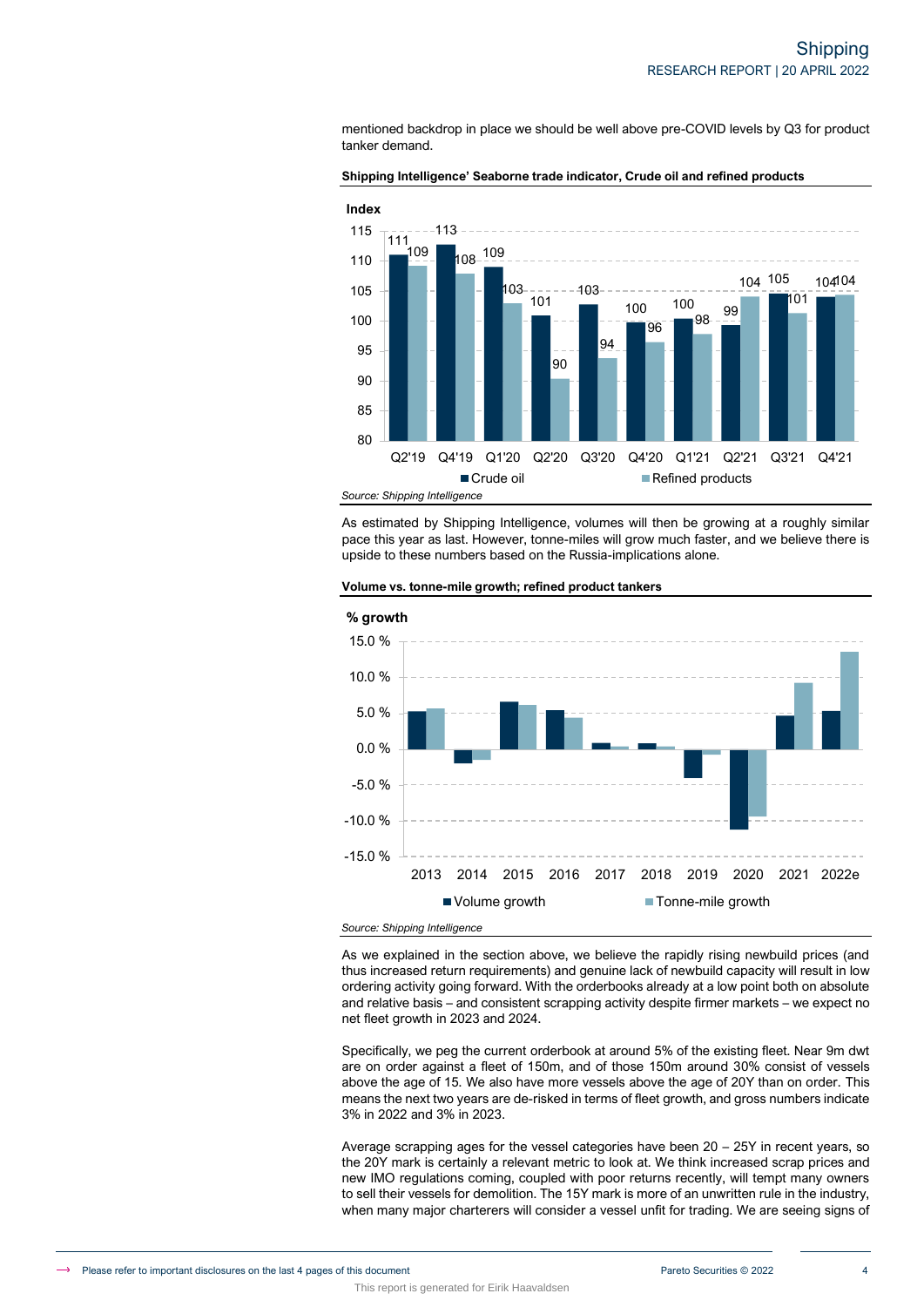increased scrapping happening already, with 58x vessels (2% of fleet) being removed in 2021 – and plenty to take from in the years to come.



## **Product tankers: Fleet and orderbook profile**

|                       | <b>Total</b><br>Vessel age |       |         | Delivered |          | Orderbook |              | <b>Total</b> | % of existing fleet |       |           |           |       |        |
|-----------------------|----------------------------|-------|---------|-----------|----------|-----------|--------------|--------------|---------------------|-------|-----------|-----------|-------|--------|
| <b>ICLEAN TANKERS</b> |                            | fleet | $20Y +$ | 15 - 19   | $5 - 14$ | $0 - 4$   | 2022         | 2022         | 2023                | Later | orderbook | <b>OB</b> | 20Y+  | $15Y+$ |
| LR <sub>2</sub>       | # of ships                 | 378   | 16      | 48        | 226      | 88        | 6            | 13           | 21                  | 6     | 40        | 10.6 %    | 4.2%  | 16.9%  |
| 85 - 125k dwt         | mdwt                       | 41.6  | 1.6     | 5.2       | 24.9     | 9.8       | 0.7          | 1.5          | 2.4                 | 0.7   | 4.6       | 11.1 %    | 3.9%  | 16.4 % |
| LR1                   | # of ships                 | 377   | 10      | 99        | 220      | 48        | 0            | $\Omega$     | $\Omega$            | 0     | 0         | $0.0\%$   | 2.7%  | 28.9%  |
| 55 - 85k dwt          | mdwt                       | 27.7  | 0.7     | 7.2       | 16.3     | 3.6       | 0.0          | 0.0          | 0.0                 | 0.0   | 0.0       | 0.0%      | 2.6%  | 28.5%  |
| <b>MR</b>             | # of ships                 | 1548  | 83      | 324       | 880      | 261       | 14           | 37           | 35                  | 2     | 74        | 4.8%      | 5.4%  | 26.3%  |
| 40 - 55k dwt          | mdwt                       | 74.7  | 3.8     | 15.0      | 43.0     | 12.9      | 0.7          | 1.8          | 1.7                 | 0.1   | 3.7       | 4.9%      | 5.1%  | 25.1%  |
| Handy                 | # of ships                 | 398   | 63      | 154       | 162      | 19        | $\mathbf{2}$ | 5            |                     | 0     | 6         | 1.5%      | 15.8% | 54.5%  |
| 20 - 40k dwt          | mdwt                       | 14.6  | 2.2     | 5.7       | 6.1      | 0.7       | 0.2          | 0.2          | 0.0                 | 0.0   | 0.2       | 1.4%      | 15.1% | 53.8%  |
| <b>Total fleet</b>    | # of ships                 | 2701  | 172     | 625       | 1488     | 416       | 20           | 50           | 56                  | 8     | 120       | 4.4 %     | 6.4%  | 29.5%  |
| 20 - 125k dwt         | mdwt                       | 158.6 | 8.4     | 33.0      | 90.2     | 27.0      | 1.4          | 3.4          | 4.1                 | 0.8   | 8.5       | 5.4%      | 5.3%  | 26.1%  |

We have revised our 2022 estimates up by 5-15% for product tankers, and now expect standard MRs to average USD 16,500/day in Q2. No changes to 2023 and 2024.

#### **Product tanker estimates**

| <b>Rate estimates</b>                                      |         |         |        |        |        |        |               |        |                      |        |        |        |
|------------------------------------------------------------|---------|---------|--------|--------|--------|--------|---------------|--------|----------------------|--------|--------|--------|
| USD/day                                                    | 2017    | 2018    | 2019   | 2020   | 2021   | 2022e  | 2023e         | 2024el |                      | Q1'22  | Q2'22  | Q3'22  |
| LR <sub>2</sub>                                            | 10 000  | 11 000  | 22 000 | 29 375 | 12 750 | 21 250 | 28 500        | 30 000 | LR <sub>2</sub>      | 12 000 | 20 000 | 22 500 |
| LR1                                                        | 8 2 5 0 | 8 500   | 15 250 | 22 625 | 11 500 | 19 000 | 22 000        | 25 000 | LR1                  | 12 000 | 17 500 | 19 500 |
| <b>MR</b>                                                  | 10 250  | 9 0 0 0 | 13 750 | 18 000 | 11 250 | 17 125 | 19 000        | 21 000 | <b>MR</b>            | 11 500 | 16 500 | 18 000 |
| <b>Hsize product</b>                                       | 7 500   | 6 7 5 0 | 14 500 | 16 500 | 10 000 |        | 15 375 17 500 | 19 000 | <b>Hsize product</b> | 11 000 | 13 500 | 15 000 |
| Source: Pareto Securities, FGE, IEA, Shipping Intelligence |         |         |        |        |        |        |               |        |                      |        |        |        |

We revise our estimates for the two names we follow. We prefer to focus on earnings, where HAFNI stands out with a lower cash break-even.

#### **Tanker peers: Pareto universe**

|                              |             | <b>NAV/</b> | # shares | <b>Market</b> |              |               | P/E   |       | <b>EV/EBITDA</b> |       |       | <b>Return on Equity</b> |       | Dividend yield |
|------------------------------|-------------|-------------|----------|---------------|--------------|---------------|-------|-------|------------------|-------|-------|-------------------------|-------|----------------|
| <b>TANKERS</b>               | Share price | share       | (mill.)  | cap           | <b>P/NAV</b> | <b>EV/GAV</b> | 2022e | 2023e | 2022e            | 2023e | 2022e | 2023e                   | 2022e | 2023e          |
| DHT HOLDINGS                 | \$6.2       | \$6.5       | 166.1    | 1022          | 0.94x        | 0.96x         | 17.6x | 4.6x  | 6.1x             | 2.8x  | 6%    | 20%                     | 3%    | 13%            |
| <b>EURONAV</b>               | \$12.2      | \$12.6      | 201.7    | 2456          | 0.97x        | 0.98x         | 16.3x | 4.7x  | 7.7x             | 4.1x  | 8%    | 24%                     | 5%    | 17%            |
| <b>FRONTLINE</b>             | \$9.1       | \$7.1       | 203.2    | 1854          | 1.29x        | 1.10x         | 8.6x  | 3.5x  | 8.8x             | 4.5x  | 12%   | 28%                     | 1%    | 11%            |
| <b>HAFNIA LTD.</b>           | kr 25.4     | kr 29       | 469.4    | 1353          | 0.89x        | 0.95x         | 5.7x  | 4.0x  | 6.1x             | 4.5x  | 17%   | 20%                     | 8%    | 12%            |
| <b>HUNTER GROUP</b>          | $kr$ 3.3    | kr 3.2      | 596.5    | 220           | 1.03x        | 1.02x         | 12.0x | 4.5x  | 9.4x             | 4.9x  | 10%   | 27%                     | 14%   | 14%            |
| <b>INTERNATIONAL SEAWAYS</b> | \$21.3      | \$23        | 50.3     | 1072          | 0.91x        | 0.96x         | 9.1x  | 3.3x  | 7.1x             | 3.7x  | 10%   | 22%                     | 1%    | 1%             |
| OKEANIS ECO TANKERS          | kr 98       | kr 94       | 32.4     | 361           | 1.04x        | 1.01x         | 7.4x  | 3.4x  | 8.6x             | 5.1x  | 13%   | 24%                     | 4%    | 18%            |
| <b>SCORPIO TANKERS</b>       | \$22.2      | \$25        | 54.8     | 1217          | 0.88x        | 0.96x         | 13.1x | 6.4x  | 6.7x             | 5.0x  | 5%    | 10%                     | 2%    | 2%             |
| <b>Average Tankers</b>       |             |             |          | 9554          | 0.99x        | 0.99x         | 11.8x | 4.4x  | 7.4x             | 4.2x  | 10%   | 22%                     | 4%    | 11%            |

This report is generated for Eirik Haavaldsen

**Using YE'22 NAVs with an assumed 10% uptick in asset values – an increase that given our analysis might be too modest – we see HAFNI NAV reaching NOK 36 and STNG USD 33. With superior dividend pay-outs we raise our TP in HAFNI to 36 (29) and highlight it as our top pick in tankers. We also adjust our TP in STNG to USD 30 (22), believing that a small discount is warranted given the lower dividend potential and higher leverage.**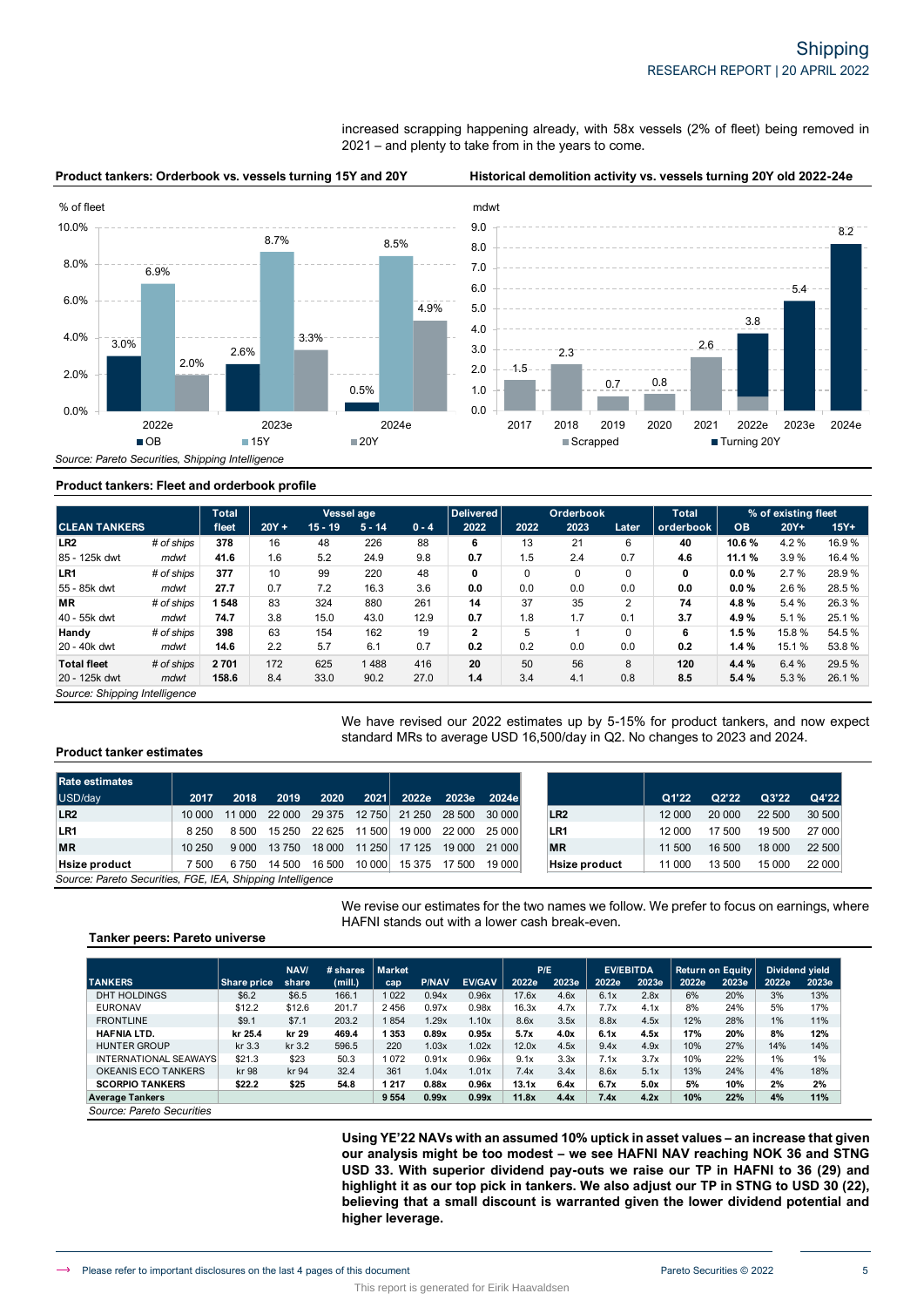# **Asset inflation for the first time in a decade**

Since the financial crisis in 2008 – 09, ship values have experienced a trend of asset deflation with struggling yards not able to mark up prices. After the pandemic, the tables have turned – just as it has for so many other commodity-related industries. Fuelled by a seemingly never-ending flurry of orders for containers and gas carriers, and general inflation in steel, equipment and salaries, yards are now quoting newbuilding slots at levels not seen since 2009. With a more confident shipbuilding industry that also can see the need for 'tomorrow's vessels" and still commodity price inflation we believe the trend is likely to continue, and that the shipping community now needs to adapt to a new situation over the coming years.



### **MR: Broker quotes**

At the same time, scrap values are also topping 10Y highs and approaching all-time high levels. We have now seen tankers sold for scrap to Asian buyers for more than USD 700/ldt – effectively new records. An MR is thus well above USD 7m.

Meanwhile – due to still low TC-rates but more importantly increasing focus on vessel emissions – a 15Y old vessel still struggles. The ratio of 15Y old to scrap is close to the lowest point in 20 years. In any 'normal' tanker cycle that ratio should start to move quickly. Emission regulations that will make older ships less desired by blue-chip customers do however complicate this story somewhat.



The result is a newbuild parity curve above second-hand quotes. Below we use newbuilding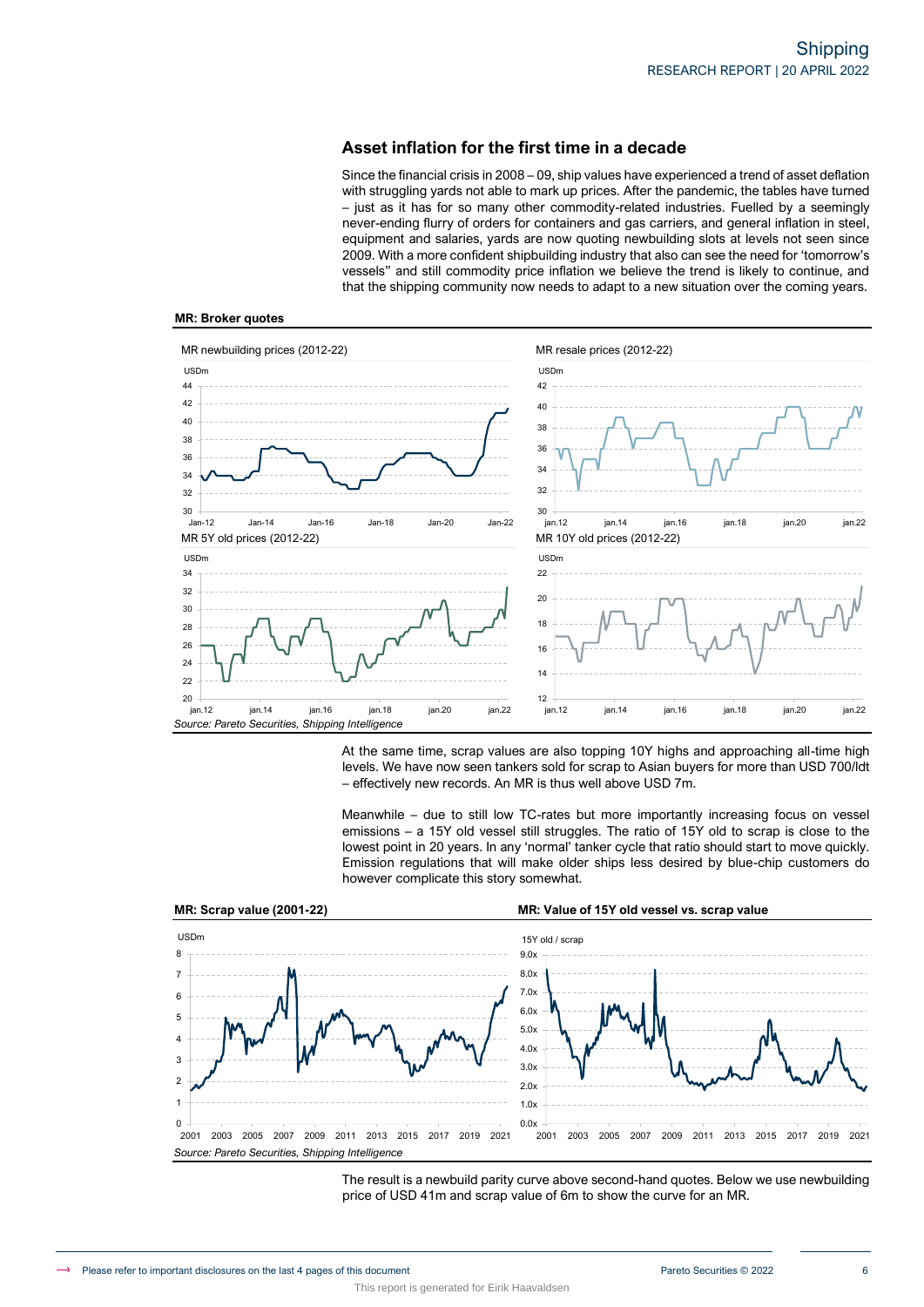



The implications of this as we see it are 1) limited ordering going forward, and 2) increased scrapping – which of course are both good for the supply-demand balance. This also comes as new IMO regulations are incoming from 2023, which will require a large portion of the fleet to slow down and/or invest in costly upgrades.

**Arguing for 1) limited ordering activity can be done by pointing to filled up yards with limited availability for years to come, but a simple calculation should suffice. At recent quotes of USD 41m for an MR, an owner would need USD 18.3k/day** *every day* **in order to justify a 10% return, assuming a 25-year lifetime. This is some 25 – 30% above 10Y average 1Y and 3Y TC rates, and ~10% above the corresponding 20-year averages.** 



#### **MR: NB-parity<sup>1</sup> rate vs. historical average TC rates**

This report is generated for Eirik Haavaldsen

**Even if someone were to do the math and find it worthwhile to order vessels, they will struggle to get anything with delivery before 2024 – 25. With rates already above parity-rates, the next two years will in our view be good for owners of modern ecotankers (in particular).**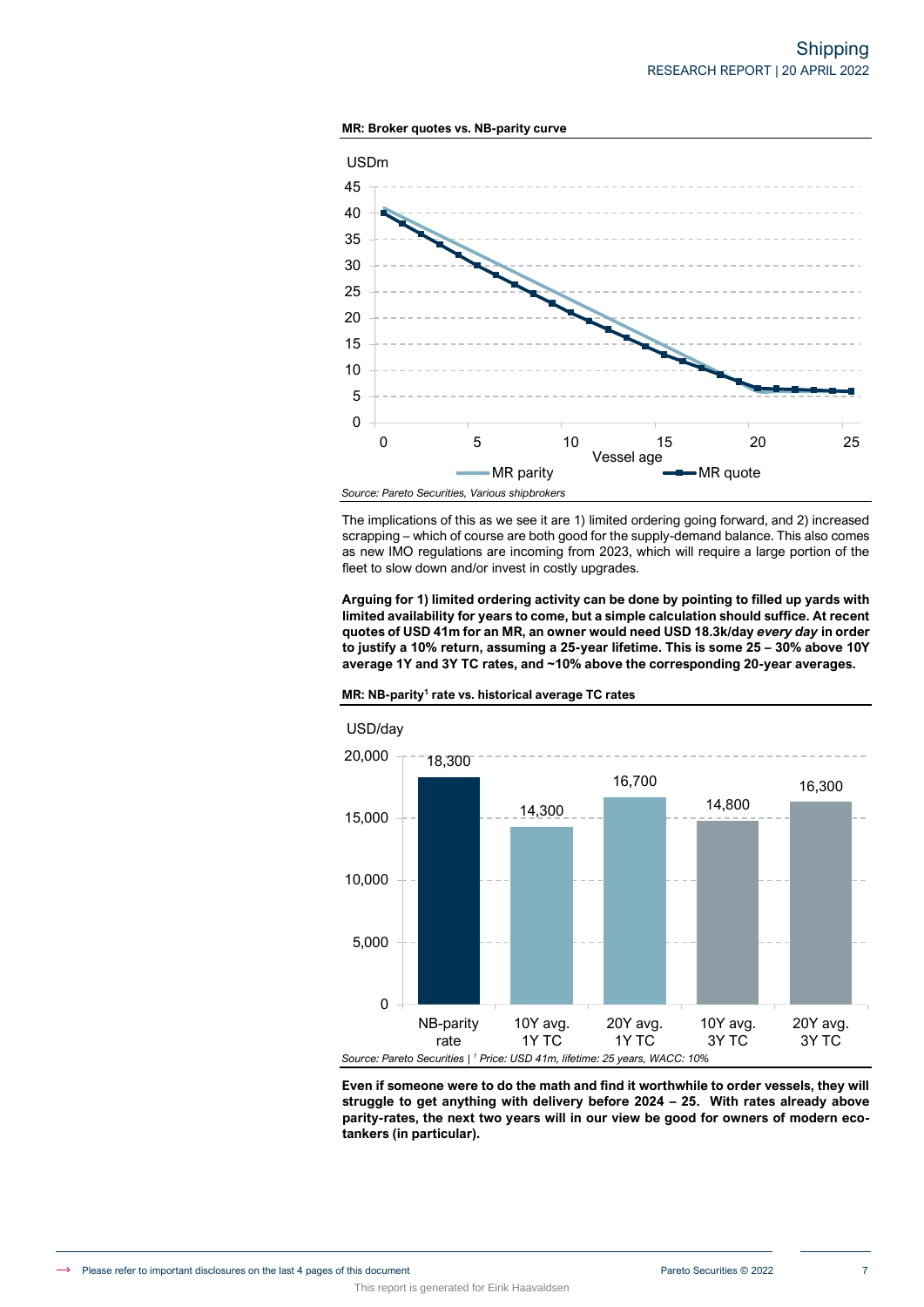Pareto

*With the rare combination of decent leverage and low cash break-evens Hafnia is now in a very comfortable situation. We could see dividends return after Q1, with Q2 guidance set to be solid. Current NAV of NOK 29 will become 36 by YE'22, and we see no reason for any discount here. TP up to NOK 36 (29), and we reiterate our BUY / top tanker pick rating*

### **Q1 report to show numbers back in black**

Hafnia will report Q1 next month, and we expect an EBITDA of USD 83m and EPS of USD 0.04, a marked improvement vs. Q4 (47m / -0.02). However, with rates improving sharply in March we look forward to the Q2 guidance, where we have raised our MR estimates to ~USD 16,000/day (12,500). Hafnia has gone through with two large acquisitions recently, both already deep in the money and generating substantial cashflows. While leverage is high it is also cheap, and we thus see dividends now returning.

## **Raising 2022 numbers markedly**

With strong Q2/Q3 rates, for MRs in particular, we have raised our 2022 EBITDA by 20% to USD 529m. This should also mean an EPS of USD 0.5, with HAFNI just before Easter generating monthly EPS of ~NOK 1 on our numbers. +/- USD 1,000/day is now near USD 0.1/share/year of EPS, with Hafnia's fleet now the largest in the industry. We believe some older vessels could be sold now that new ones have been bought, possibly lowering the ~62% LTV a little. No rush though, with HAFNI still enjoying an industry-low break-even of ~USD 14,000/day.

### **NAV moving up rapidly – BUY TP NOK 36 (29)**

Our NAV of NOK 29 will continue to grow, both due to decent run-rate earnings and steadily upwards moving asset values. Meanwhile, Hafnia has the rare combination of decent leverage and low cash break-evens, thanks to its unique BW Group debt terms. This means ample dividends, which should now arrive sooner rather than later. At sub 4x P/E, +20% ROE (2023e) we find the wide discount to NAV striking. Hafnia has outperformed peers over the past few years, and we believe they will continue to do so. We raise our TP to NOK 36 which implies YE'22 NAV with 10% higher asset values and see no reason why the stock should trade at a discount. BUY reiterated.

| <b>USDm</b>   | 2020  | 2021   | 2022e | 2023e   | 2024e   |
|---------------|-------|--------|-------|---------|---------|
| Revenues      | 646   | 426    | 905   | 1 0 2 1 | 1 1 2 7 |
| <b>EBITDA</b> | 368   | 150    | 529   | 637     | 738     |
| <b>EBIT</b>   | 199   | (7)    | 294   | 395     | 497     |
| <b>EPS</b>    | 0.40  | (0.15) | 0.50  | 0.71    | 0.94    |
| EPS adj       | 0.44  | (0.14) | 0.50  | 0.71    | 0.94    |
| <b>DPS</b>    | 0.21  |        | 0.22  | 0.36    | 0.47    |
| EV/EBITDA     | 5.0   | 12.5   | 6.1   | 4.5     | 3.3     |
| EV/EBIT       | 9.3   |        | 10.9  | 7.2     | 4.8     |
| P/E adj       | 4.2   |        | 5.7   | 4.0     | 3.0     |
| P/B           | 0.60  | 0.66   | 0.85  | 0.77    | 0.69    |
| ROE (%)       | 13.1  |        | 17.3  | 20.1    | 23.9    |
| Div yield (%) | 11.4  |        | 7.5   | 12.4    | 16.5    |
| Net debt      | 1 150 | 1 148  | 1867  | 1489    | 1 0 6 2 |

*Source: Pareto Securities*

| Target price (USD) 4.10<br>Share price (USD) | 2.87 | $\blacktriangle$ | <b>BUY</b> |
|----------------------------------------------|------|------------------|------------|
|                                              |      |                  | $-$ HOLD   |
|                                              |      |                  | V SELL     |

## **Forecast changes**

| %                   | 2022e | 2023e | 2024e |
|---------------------|-------|-------|-------|
| Revenues            | 11    |       |       |
| <b>EBITDA</b>       | 20    |       |       |
| EBIT adj            | 44    |       |       |
| <b>EPS</b> reported | 63    |       |       |
| EPS adj             | 63    |       |       |
|                     |       |       |       |

*Source: Pareto Securities*

| Ticker                      | HAFNI.OL, HAFNI NO |
|-----------------------------|--------------------|
| Sector                      | Shipping           |
| Shares fully diluted (m)    | 469.4              |
| Market cap (USDm)           | 1 3 4 7            |
| Net debt (USDm)             | 1867               |
| Minority interests (USDm)   | O                  |
| Enterprise value 22e (USDm) | 3 2 1 4            |
| Free float (%)              | 30                 |

### **Performance**



### **Analysts**

Eirik Haavaldsen, Head of Research

+47 24 13 21 20, eirik.haavaldsen@paretosec.com

August Klemp +47 22 87 87 68, august.klemp@paretosec.com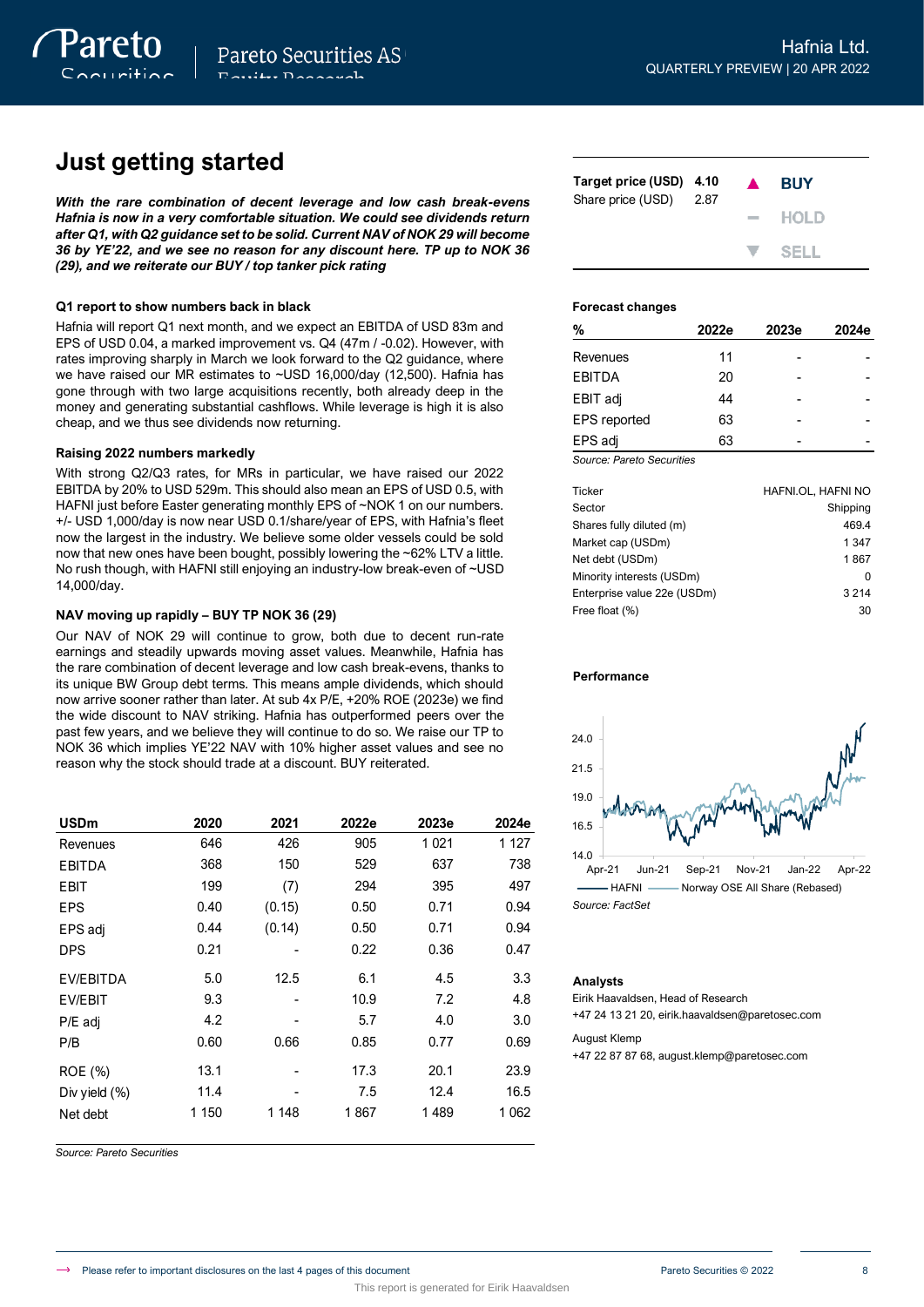# **HAFNI: Q1'22 and forward estimates**

|                                      |                |         | <b>Actual</b>  |         | Q1'22e                   | vs.                      | PAS est. |         |                          | Cons. est.               |       | PAS vs. Cons. |
|--------------------------------------|----------------|---------|----------------|---------|--------------------------|--------------------------|----------|---------|--------------------------|--------------------------|-------|---------------|
| Hafnia                               |                | Q1'21   | Q4'21          | Q1'22e  | Cons.                    | Cons.                    | 2022e    | 2023e   | 2022e                    | 2023e                    | 2022e | 2023e         |
| Revenues                             | <b>USDm</b>    | 105     | 119            | 169     | 174                      | (3)%                     | 905      | 1 0 2 1 | 932                      | 1 1 1 4                  | (3)%  | $(8)\%$       |
| Operating costs                      |                | (68)    | (72)           | (86)    | (90)                     |                          | (381)    | (391)   | (532)                    | (580)                    | (28)% | (33)%         |
| <b>EBITDA adj. incl. Assoc</b>       | <b>USDm</b>    | 37      | 47             | 83      | 84                       | (1)%                     | 529      | 637     | 400                      | 534                      | 32%   | 19%           |
| <b>EBIT</b>                          |                | (2)     | 6              | 29      | $\blacksquare$           | $\blacksquare$           | 294      | 395     | ٠                        | ٠                        |       | ۰             |
| EBIT adj.                            | <b>USDm</b>    | (0)     | 6              | 29      | 27                       | 10%                      | 294      | 395     | 230                      | 315                      | 28%   | 25%           |
| Pre-tax profit                       |                | (15)    | (6)            | 17      | $\overline{\phantom{a}}$ | $\blacksquare$           | 237      | 340     | $\overline{\phantom{a}}$ | ٠                        |       | ٠             |
| Net profit (reported)                | Ħ              | (16)    | (8)            | 16      |                          |                          | 232      | 334     |                          | ٠                        |       |               |
| Net profit (adjusted)                | <b>USDm</b>    | (13)    | (7)            | 16      | 17                       | (7)%                     | 232      | 334     | 151                      | 269                      | 54%   | 24%           |
| <b>EPS</b> (adjusted)                | USD/share      | (0.03)  | (0.02)         | 0.04    | 0.04                     | (17)%                    | 0.50     | 0.71    | 0.34                     | 0.55                     | 47%   | 29%           |
| Dividend per share                   | $\blacksquare$ |         | $\blacksquare$ | 0.02    | $\overline{\phantom{a}}$ | $\overline{\phantom{a}}$ | 0.22     | 0.36    | 0.14                     | 0.29                     |       | 23%           |
| Net debt                             | <b>USDm</b>    | 1 1 9 2 | 1 2 3 1        | 2 0 5 9 |                          | ٠                        | 867      | 1489    | ٠                        | ٠                        | n.a.  | n.a.          |
| <b>CAPEX</b>                         |                | (9)     | (4)            | (4)     | $\overline{\phantom{a}}$ | ٠                        | (15)     | (20)    | $\overline{\phantom{a}}$ | $\overline{\phantom{a}}$ | n.a.  | n.a.          |
| <b>Spot rates</b>                    |                | Q1'21   | Q4'21          | Q1'22e  | Cons.                    | Cons.                    | 2022e    | 2023e   |                          |                          |       |               |
| LR2 rates                            | USD/day        | 27 664  | 21 293         | 21 150  | $\overline{\phantom{a}}$ | $\overline{\phantom{a}}$ | 22 818   | 28 500  |                          |                          |       |               |
| LR1 rates                            | Ħ              | 10898   | 12 560         | 14 8 66 |                          | ٠                        | 19717    | 22 000  |                          |                          |       |               |
| MR rates                             |                | 11754   | 12 942         | 16 0 24 |                          | $\overline{\phantom{a}}$ | 18 173   | 19 000  |                          |                          |       |               |
| Handsize rates                       |                | 9 1 7 4 | 12 402         | 15 4 65 | $\overline{\phantom{a}}$ | $\overline{\phantom{a}}$ | 16 4 91  | 17 500  |                          |                          |       |               |
| Source: Pareto Securities, Bloomberg |                |         |                |         |                          |                          |          |         |                          |                          |       |               |

# **HAFNI: NAV development**

|                                           | # of                 | Avg. age | Avg.   | Value per   | <b>Value total</b> | Implied | Implied  |                         |         |
|-------------------------------------------|----------------------|----------|--------|-------------|--------------------|---------|----------|-------------------------|---------|
| <b>Valuation assets</b>                   | ships own.           | vears    | size   | unit (USDm) | (USDm)             | total   | per unit | Value total, USDm YE'22 |         |
| LR <sub>2</sub>                           | 6.0x                 | 3.0      | 115.0k | 53.8        | 323                | 311     | 52       | LR <sub>2</sub>         | 309     |
| LR1                                       | 34.0x                | 10.2     | 74.7k  | 24.3        | 826                | 797     | 23       | LR1                     | 775     |
| <b>MR</b>                                 | 41.0x                | 7.8      | 50.3k  | 24.6        | 1010               | 974     | 24       | <b>MR</b>               | 955     |
| Handysize                                 | 11.0x                | 11.4     | 39.4k  | 17.2        | 189                | 183     | 17       | Handysize               | 179     |
| <b>MR Chem</b>                            | 6.0x                 | 6.3      | 49.1k  | 30.6        | 184                | 177     | 30       | MR Chem                 | 176     |
| Handy Chem                                | 18.0x                | 6.9      | 38.5k  | 29.5        | 531                | 512     | 28       | Handy Chem              | 504     |
| <b>Stainless Chem</b>                     | 8.0x                 | 5.5      | 25.2k  | 32.5        | 260                | 251     | 31       | Stainless Chem          | 260     |
| <b>Value of fleet</b>                     | 124x                 | 5.8      |        |             | 3 3 2 3            | 3 2 0 4 |          | <b>Value of fleet</b>   | 3 4 7 5 |
| Other assets, net                         | <b>USDm</b>          |          |        |             | 177                | 177     |          | Other assets            | 207     |
| JV at book values (incl. receivable)      | $\mathbf{u}$         |          |        |             | 75                 | 75      |          | JV at book values (in   | 75      |
| <b>Gross values</b>                       | $\mathbf{u}$         |          |        |             | 3575               | 3 3 8 2 |          | <b>Gross values</b>     | 3758    |
| Net interest bearing debt Q4'21 pro-forma | $\pmb{\mathfrak{m}}$ |          |        |             | 1638               | 1638    |          | NIBD Q4e                | 1833    |
| Remaining capex, Scorpio fleet            | $\mathbf{u}$         |          |        |             | (414)              | (414)   |          | Remaining capex         |         |
| Net asset value                           | $\mathbf{u}$         |          |        |             | 1523               | 1 3 3 0 |          | Net asset value         | 1925    |
| No. of shares (mill.)                     | #                    |          |        |             | 469.4              | 469.4   |          | No. of shares (mill.)   | 469.4   |
| NAV / share                               | <b>USD</b>           |          |        |             | 3.2                | 2.8     |          | NAV/share (USD)         | 4.10    |
| NAV per share                             | <b>NOK</b>           |          |        |             | 29                 | 25      |          | NAV/share (NOK)         | 36.3    |
| <b>P/NAV</b>                              | x                    |          |        |             | 0.87x              |         |          |                         |         |
| <b>EV/GAV</b>                             | $\mathbf{u}$         |          |        |             | 0.96x              |         |          |                         |         |
|                                           |                      |          |        | <b>LTV</b>  | 61.8%              |         |          | <b>LTV at YE</b>        | 52.8%   |
| Source: Pareto Securities                 |                      |          |        |             |                    |         |          |                         |         |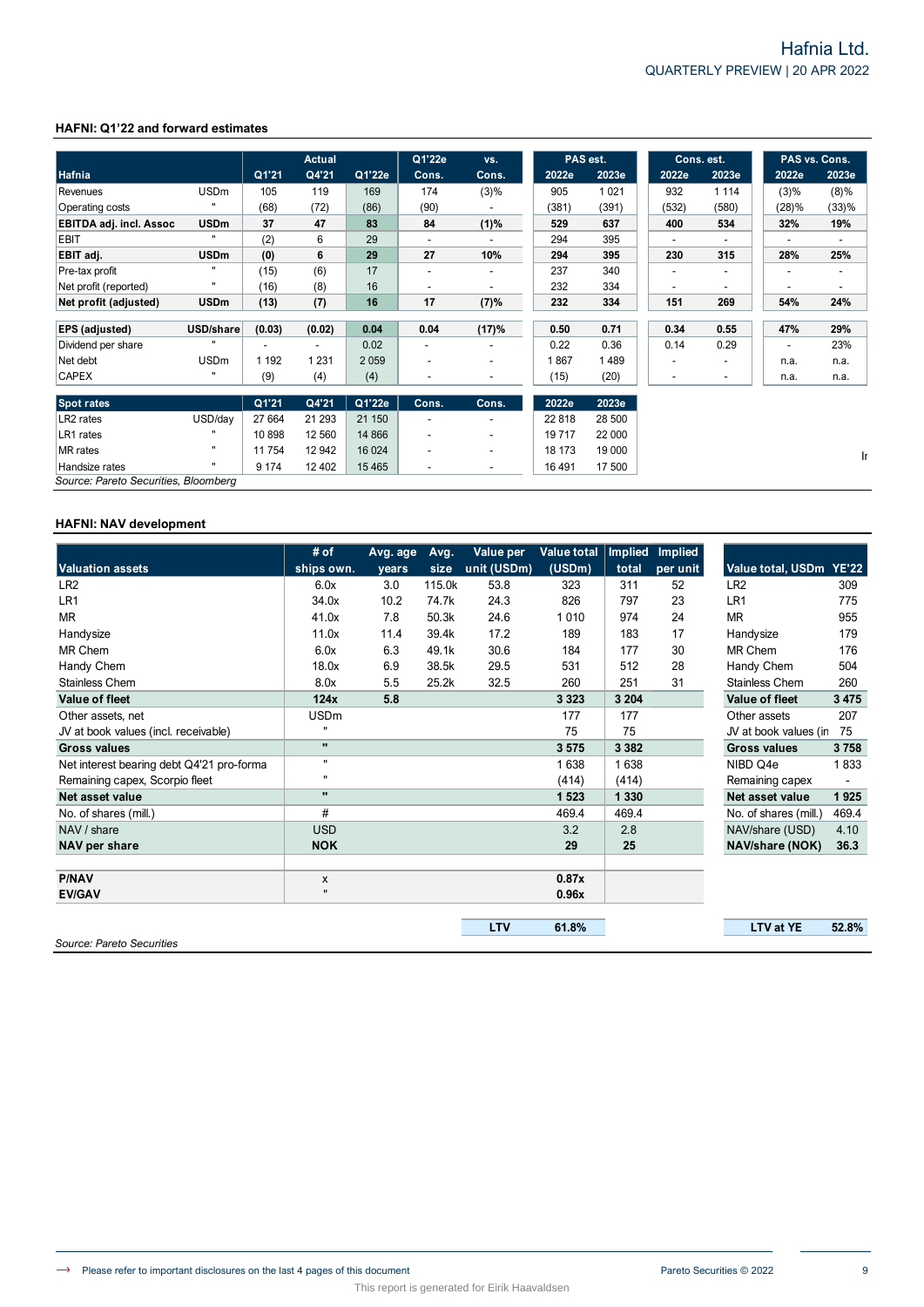| PROFIT & LOSS (fiscal year) (USDm)   | 2017                         | 2018                     | 2019           | 2020                     | 2021                     | 2022e   | 2023e                    | 2024e   |
|--------------------------------------|------------------------------|--------------------------|----------------|--------------------------|--------------------------|---------|--------------------------|---------|
| <b>Revenues</b>                      | 208                          | 203                      | 527            | 646                      | 426                      | 905     | 1021                     | 1 1 2 7 |
| <b>EBITDA</b>                        | 84                           | 76                       | 321            | 368                      | 150                      | 529     | 637                      | 738     |
| Depreciation & amortisation          | (54)                         | (64)                     | (132)          | (169)                    | (157)                    | (235)   | (241)                    | (241)   |
| <b>EBIT</b>                          | 30                           | 12                       | 188            | 199                      | (7)                      | 294     | 395                      | 497     |
| Net interest                         | (26)                         | (31)                     | (63)           | (45)                     | (41)                     | (56)    | (55)                     | (48)    |
| Other financial items                | (1)                          | (1)                      | (10)           | (2)                      | (3)                      |         |                          |         |
| <b>Profit before taxes</b>           | 3                            | (20)                     | 73             | 151                      | (51)                     | 237     | 340                      | 448     |
| Taxes                                | (0)                          | (0)                      | (1)            | (3)                      | (4)                      | (5)     | (5)                      | (5)     |
| Minority interest                    | $\overline{\phantom{m}}$     | ÷,                       | $\overline{a}$ | $\overline{\phantom{a}}$ | ÷,                       |         | $\overline{\phantom{a}}$ |         |
| Net profit                           | 3                            | (20)                     | 72             | 149                      | (55)                     | 232     | 334                      | 443     |
| EPS reported                         |                              | (0.07)                   | 0.21           | 0.40                     | (0.15)                   | 0.50    | 0.71                     | 0.94    |
| <b>EPS adjusted</b>                  |                              | (0.04)                   | 0.24           | 0.44                     | (0.14)                   | 0.50    | 0.71                     | 0.94    |
| <b>DPS</b>                           |                              |                          | 0.06           | 0.21                     |                          | 0.22    | 0.36                     | 0.47    |
|                                      |                              |                          |                |                          |                          |         |                          |         |
| <b>BALANCE SHEET (USDm)</b>          | 2017                         | 2018                     | 2019           | 2020                     | 2021                     | 2022e   | 2023e                    | 2024e   |
| Tangible non current assets          | 1 1 0 6                      | 1 172                    | 2 3 1 2        | $\sqrt{2}$ 206           | 2085                     | 3 2 3 4 | 3012                     | 2791    |
| Other non-current assets             | 1                            | 3                        | 34             | 57                       | 83                       | 89      | 96                       | 105     |
| Other current assets                 | 72                           | 87                       | 243            | 180                      | 243                      | 273     | 293                      | 313     |
| Cash & equivalents                   | 41                           | 52                       | 92             | 101                      | 100                      | 140     | 290                      | 488     |
| <b>Total assets</b>                  | 1 2 2 0                      | 1314                     | 2681           | 2 5 4 4                  | 2511                     | 3736    | 3691                     | 3697    |
| Total equity                         | 398                          | 571                      | 1 1 1 9        | 1 1 4 8                  | 1 1 1 2                  | 1577    | 1744                     | 1966    |
| Interest-bearing non-current debt    | 614                          | 613                      | 1 2 3 8        | 1 1 2 8                  | 1083                     | 1842    | 1614                     | 1 3 8 5 |
| Interest-bearing current debt        | 158                          | 77                       | 213            | 179                      | 248                      | 248     | 248                      | 248     |
| Other Debt                           | 50                           | 53                       | 115            | 89                       | 68                       | 68      | 84                       | 98      |
| <b>Total liabilites &amp; equity</b> | 1 2 2 0                      | 1314                     | 2684           | 2 5 4 4                  | 2511                     | 3736    | 3691                     | 3697    |
|                                      |                              |                          |                |                          |                          |         |                          |         |
| <b>CASH FLOW (USDm)</b>              | 2017                         | 2018                     | 2019           | 2020                     | 2021                     | 2022e   | 2023e                    | 2024e   |
| Cash earnings                        | 83                           | 26                       | 213            | 315                      | 110                      | 462     | 569                      | 675     |
| Change in working capital            | (1)                          | 34                       | (38)           | 36                       | (44)                     | (30)    | (20)                     | (20)    |
| Cash flow from investments           | (143)                        | (12)                     | (296)          | (47)                     | (36)                     | (1384)  | (20)                     | (20)    |
| Cash flow from financing             | 66                           | (37)                     | 126            | (295)                    | (31)                     | 993     | (379)                    | (437)   |
| Net cash flow                        | 4                            | 11                       | 6              | 9                        | (1)                      | 40      | 149                      | 199     |
| <b>VALUATION (USDm)</b>              | 2017                         | 2018                     | 2019           | 2020                     | 2021                     | 2022e   | 2023e                    | 2024e   |
| Share price (USD end)                | 6.3                          | 5.7                      | 3.11           | 1.87                     | 1.97                     | 2.87    | 2.87                     | 2.87    |
| Number of shares end period          |                              | 343                      | 370            | 370                      | 370                      | 469     | 469                      | 469     |
| Net interest bearing debt            |                              | 638                      | 1 3 6 0        | 1 1 5 0                  | 1 1 4 8                  | 1867    | 1489                     | 1 0 6 2 |
| <b>Enterprise value</b>              | $\blacksquare$               | 2602                     | 2511           | 1841                     | 1879                     | 3 2 1 4 | 2836                     | 2 4 0 9 |
| EV/Sales                             |                              | 12.8                     | 4.8            | 2.8                      | 4.4                      | 3.6     | 2.8                      | 2.1     |
| <b>EV/EBITDA</b>                     |                              | 34.0                     | $\bf 7.8$      | 5.0                      | 12.5                     | 6.1     | 4.5                      | 3.3     |
| EV/EBIT                              |                              | $\overline{\phantom{a}}$ | 13.3           | 9.3                      | $\overline{\phantom{a}}$ | 10.9    | 7.2                      | 4.8     |
| P/E reported                         |                              |                          | 15.1           | 4.6                      |                          | 5.7     | 4.0                      | 3.0     |
| P/E adjusted                         |                              |                          | 13.2           | 4.2                      |                          | 5.7     | 4.0                      | $3.0\,$ |
| P/B                                  |                              | 3.4                      | $1.0\,$        | 0.6                      | 0.7                      | 0.9     | 0.8                      | 0.7     |
|                                      |                              |                          |                |                          |                          |         |                          |         |
| <b>FINANCIAL ANALYSIS</b>            | 2017                         | 2018                     | 2019           | 2020                     | 2021                     | 2022e   | 2023e                    | 2024e   |
| ROE adjusted (%)                     | 0.7                          | $\overline{\phantom{a}}$ | 9.7            | 14.5                     | $\overline{\phantom{a}}$ | 17.3    | 20.1                     | 23.9    |
| Dividend yield (%)                   | $\qquad \qquad \blacksquare$ |                          | 1.8            | 11.4                     |                          | 7.5     | 12.4                     | 16.5    |
| EBITDA margin (%)                    | 40.4                         | 37.7                     | 60.9           | 56.9                     | 35.2                     | 58.4    | 62.4                     | 65.5    |
| EBIT margin (%)                      | 14.4                         | 6.0                      | 35.8           | 30.7                     |                          | 32.4    | 38.7                     | 44.1    |
| NIBD/EBITDA                          | $\overline{a}$               | 8.34                     | 4.24           | 3.13                     | 7.65                     | 3.53    | 2.34                     | 1.44    |
| EBITDA/Net interest                  | 3.21                         | 2.45                     | 4.39           | 8.19                     | 3.61                     | 9.38    | 11.47                    | 15.25   |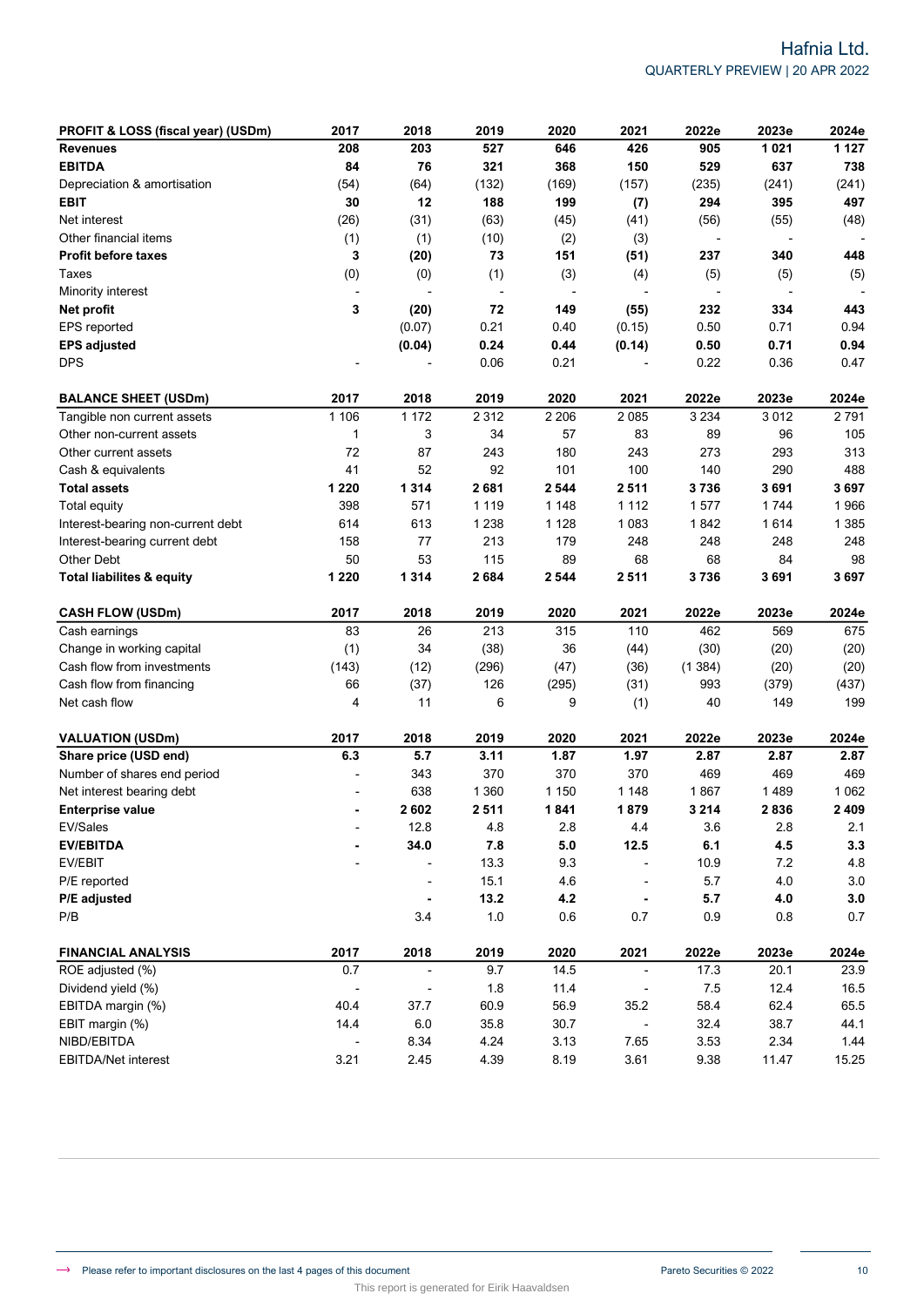| PROFIT & LOSS (fiscal year) (USDm)   | 1Q'21                    | 2Q'21                    | 3Q'21                    | 4Q'21                    | 1Q'22e                   | 2Q'22e  | 3Q'22e                   | 4Q'22e  |
|--------------------------------------|--------------------------|--------------------------|--------------------------|--------------------------|--------------------------|---------|--------------------------|---------|
| <b>Revenues</b>                      | 105                      | 107                      | 96                       | 119                      | 169                      | 202     | 228                      | 306     |
| <b>EBITDA</b>                        | 37                       | 37                       | 29                       | 47                       | 83                       | 106     | 131                      | 209     |
| Depreciation & amortisation          | (39)                     | (39)                     | (38)                     | (41)                     | (54)                     | (60)    | (60)                     | (60)    |
| <b>EBIT</b>                          | (2)                      | (2)                      | (9)                      | 6                        | 29                       | 46      | 70                       | 148     |
| Net interest                         | (12)                     | (8)                      | (10)                     | (11)                     | (12)                     | (15)    | (15)                     | (14)    |
| Other financial items                | (1)                      | (1)                      | (0)                      | (1)                      | $\overline{\phantom{a}}$ |         | $\overline{\phantom{a}}$ |         |
| <b>Profit before taxes</b>           | (15)                     | (11)                     | (19)                     | (6)                      | 17                       | 31      | 55                       | 134     |
| Taxes                                | (0)                      | (1)                      | (1)                      | (2)                      | (1)                      | (1)     | (1)                      | (1)     |
| Minority interest                    | ÷,                       |                          |                          | $\overline{\phantom{a}}$ | $\overline{\phantom{a}}$ | ÷,      | $\overline{\phantom{a}}$ |         |
| Net profit                           | (16)                     | (11)                     | (21)                     | (8)                      | 16                       | 30      | 54                       | 133     |
| <b>EPS</b> reported                  | (0.04)                   | (0.03)                   | (0.06)                   | (0.02)                   | 0.04                     | 0.06    | 0.11                     | 0.28    |
| <b>EPS adjusted</b>                  | (0.03)                   | (0.03)                   | (0.06)                   | (0.02)                   | 0.04                     | 0.06    | 0.11                     | 0.28    |
| <b>DPS</b>                           |                          |                          |                          |                          | 0.02                     |         | 0.06                     | 0.14    |
| <b>BALANCE SHEET (USDm)</b>          | 1Q'21                    | 2Q'21                    | 3Q'21                    | 4Q'21                    | 1Q'22e                   | 2Q'22e  | 3Q'22e                   | 4Q'22e  |
| Tangible non current assets          | 2 1 6 6                  | 2 1 2 8                  | 2 0 9 5                  | 2 0 8 5                  | 3 1 9 7                  | 3 3 4 7 | 3 2 9 1                  | 3 2 3 4 |
| Other non-current assets             | 61                       | 61                       | 114                      | 83                       | 84                       | 84      | 86                       | 89      |
| Other current assets                 | 178                      | 176                      | 182                      | 243                      | 243                      | 253     | 263                      | 273     |
| Cash & equivalents                   | 91                       | 86                       | 75                       | 100                      | 76                       | 120     | 143                      | 140     |
| <b>Total assets</b>                  | 2496                     | 2451                     | 2 4 6 5                  | 2511                     | 3600                     | 3805    | 3782                     | 3736    |
| <b>Total equity</b>                  | 1 1 4 2                  | 1 1 3 1                  | 1 1 1 3                  | 1 1 1 2                  | 1 3 9 6                  | 1418    | 1471                     | 1577    |
| Interest-bearing non-current debt    | 1 1 2 2                  | 1 0 8 3                  | 1 1 2 4                  | 1 0 8 3                  | 1888                     | 2071    | 1 9 9 4                  | 1842    |
| Interest-bearing current debt        | 161                      | 160                      | 159                      | 248                      | 248                      | 248     | 248                      | 248     |
| Other Debt                           | 71                       | 76                       | $70\,$                   | 68                       | 68                       | 68      | 68                       | 68      |
| <b>Total liabilites &amp; equity</b> | 2496                     | 2451                     | 2 4 6 5                  | 2511                     | 3600                     | 3805    | 3782                     | 3736    |
| <b>CASH FLOW (USDm)</b>              | 1Q'21                    | 2Q'21                    | 3Q'21                    | 4Q'21                    | 1Q'22e                   | 2Q'22e  | 3Q'22e                   | 4Q'22e  |
| Cash earnings                        | 26                       | 29                       | 19                       | 37                       | 69                       | 89      | 113                      | 190     |
| Change in working capital            | (7)                      | 5                        | (17)                     | (24)                     |                          | (10)    | (10)                     | (10)    |
| Cash flow from investments           | (3)                      | $\mathbf{1}$             | (37)                     | 3                        | (1166)                   | (211)   | (4)                      | (4)     |
| Cash flow from financing             | (25)                     | (40)                     | 25                       | 9                        | 1073                     | 175     | (77)                     | (179)   |
| Net cash flow                        | (10)                     | (5)                      | (11)                     | 25                       | (24)                     | 44      | 22                       | (2)     |
| <b>VALUATION (USDm)</b>              | 1Q'21                    | 2Q'21                    | 3Q'21                    | 4Q'21                    | 1Q'22e                   | 2Q'22e  | 3Q'22e                   | 4Q'22e  |
| Share price (USD end)                | 2.04                     | 2.05                     | 2.06                     | 1.97                     | 2.52                     | 2.87    | 2.87                     | 2.87    |
| Number of shares end period          | 370                      | 370                      | 370                      | 370                      | 469                      | 469     | 469                      | 469     |
| Net interest bearing debt            | 1 1 9 2                  | 1 1 5 7                  | 1 2 0 7                  | 1 2 3 1                  | 2059                     | 2 1 9 9 | 2 100                    | 1951    |
| P/E reported                         | 13.5                     | $\blacksquare$           |                          | $\blacksquare$           |                          |         | 14.9                     | 5.8     |
| P/E adjusted                         | 10.3                     | $\blacksquare$           |                          | $\blacksquare$           | $\blacksquare$           |         | 14.7                     | 5.8     |
| P/B                                  | 0.7                      | 0.7                      | 0.7                      | 0.7                      | 0.8                      | 1.0     | 0.9                      | 0.9     |
| <b>FINANCIAL ANALYSIS</b>            | 1Q'21                    | 2Q'21                    | 3Q'21                    | 4Q'21                    | 1Q'22e                   | 2Q'22e  | 3Q'22e                   | 4Q'22e  |
| Dividend yield (%)                   | 5.2                      | $\overline{\phantom{a}}$ | $\overline{\phantom{a}}$ | $\blacksquare$           | 0.7                      | 0.6     | 2.6                      | 7.5     |
| EBITDA margin (%)                    | 35.2                     | 34.8                     | 30.4                     | 39.5                     | 49.2                     | 52.6    | 57.4                     | 68.3    |
| EBIT margin (%)                      | $\overline{\phantom{a}}$ |                          | $\overline{\phantom{a}}$ | 5.0                      | 17.3                     | 22.7    | 30.8                     | 48.5    |
| NIBD/EBITDA                          | 4.43                     | 7.39                     | 8.62                     | 7.98                     | 7.21                     | 6.31    | 5.17                     | 3.93    |
| EBITDA/Net interest                  | 6.39                     | 4.11                     | 3.44                     | 3.61                     | 4.65                     | 5.44    | 6.91                     | 9.38    |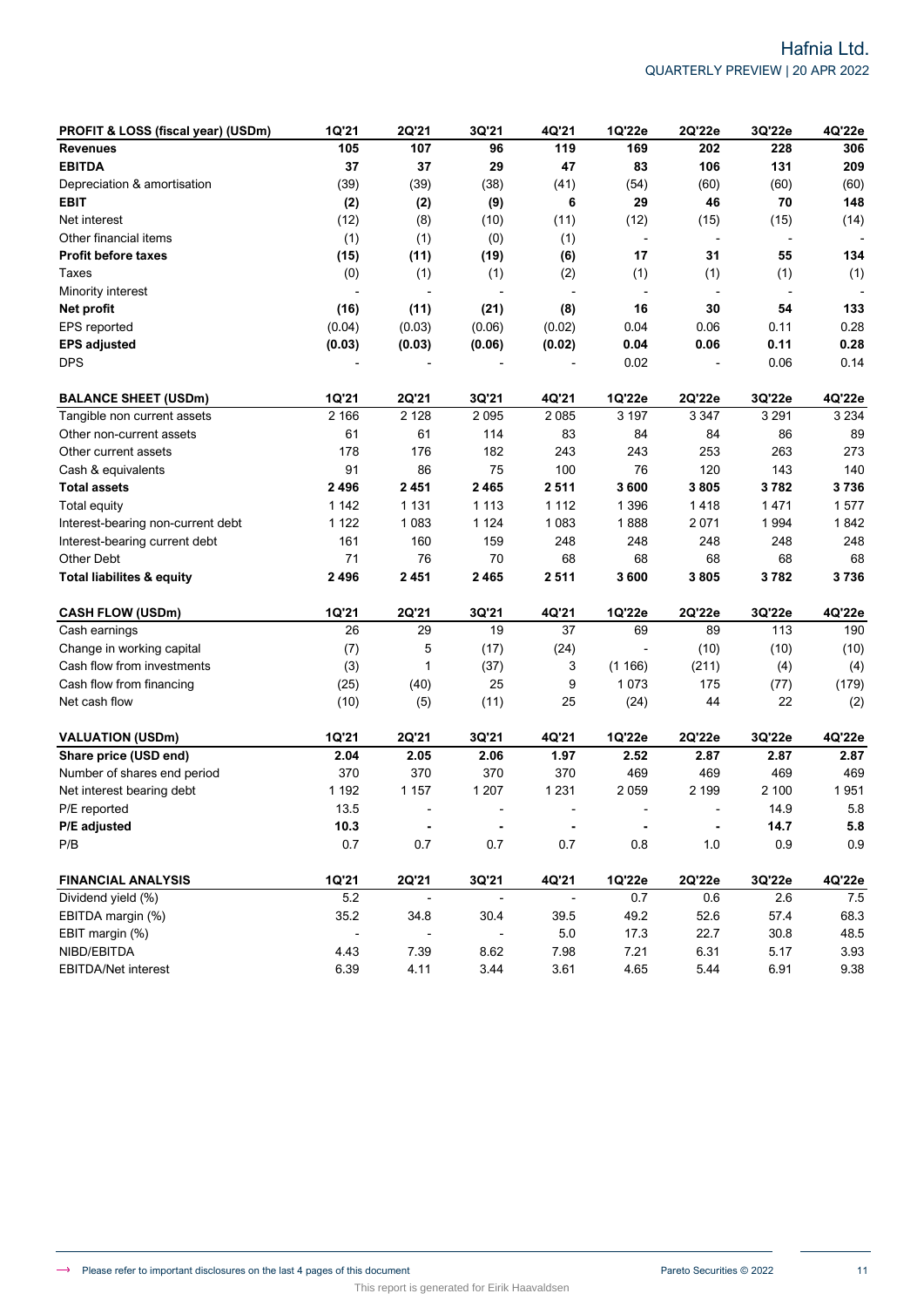# **Now leverage is working with them**

*[We raise our TP to USD 30 (22) ahead of the Q1 release early next month. Scorpio's heavy debt burden should now be working in their favour, and we expect firm Q2 guidance from the eco-fleet with (mostly) scrubbers to give an initial taste of the potential. Reiterate BUY.*

### **Q2 guidance to be in focus at the Q1 release**

Scorpio Tankers will report Q1 numbers in early May, and while we still expect a loss-making quarter we believe our numbers are conservative. Both LR2 and MR rates have been strong during March, and the scrubber-profits could be understated by us. On average we expect TCE-rates around USD 12,750/day, but this number should increase substantially into Q2. Scorpio bit the bullet and sold all its LR1 to Hafnia and another few ships to other parties – in transactions that will reduce their heavy debt burden but also lower the operational leverage at a point in time where rates are strengthening significantly.

#### **Raising estimates – Q2 to be the initial taste**

We have raised our Q2/Q3 rates, particularly for MRs. As such, we now expect Scorpio to deliver a substantial profit this year, and remain far ahead of consensus (where we also expect positive revisions driven by recent market strength). While a few more vessel sales could be on the cards, rates are now firmly above STNG's cash break-evens, and with (still) a fleet of more than 100 ships – all eco and most scrubber equipped – the asset base is well tilted to a pricier fuel and lower emissions environment from 2023.

#### **NAV moving rapidly, need earnings (which is coming) – BUY TP 30 (22)**

We see current (or yesterdays?) NAV at USD 25 moving near USD 34 by YE. With still 60%+ leverage (and relatively expensive debt) STNG is clearly dependent on a sustained market recovery before any dividend payments of size could be expected. The company has done the right thing in selling assets in order to ensure that there is an asset base to capitalize from going forward recently, as painful as it has been when occurring just as market rates are improving. The earnings potential is massive in STNG if we really are heading into a 'super-cycle', with our current estimates implying EV/EBITDA ~5x on 2023e. Q2 guidance will give us the first taste, and we raise our TP to USD 30 (22), equal to 0.9x YE'22 NAV. +/- 10% on the fleet adds/subtracts near USD 7/share here, which gives a sense of the high leverage. BUY reiterated.

| <b>USDm</b>      | 2020 | 2021   | 2022e | 2023e | 2024e |
|------------------|------|--------|-------|-------|-------|
| Revenues         | 908  | 537    | 848   | 913   | 974   |
| <b>EBITDA</b>    | 508  | 150    | 487   | 582   | 640   |
| EBIT             | 245  | (91)   | 246   | 337   | 394   |
| <b>EPS</b>       | 1.72 | (4.28) | 1.70  | 3.49  | 4.75  |
| EPS adj          | 1.96 | (4.19) | 1.70  | 3.49  | 4.75  |
| <b>DPS</b>       | 0.40 | 0.40   | 0.40  | 0.40  | 0.40  |
| EV/EBITDA        | 6.8  | 24.0   | 6.7   | 5.0   | 3.8   |
| EV/EBIT          | 14.1 | -      | 13.3  | 8.6   | 6.1   |
| P/E adj          | 5.7  |        | 13.1  | 6.4   | 4.7   |
| P/B              | 0.29 | 0.38   | 0.64  | 0.59  | 0.53  |
| ROE (%)          | 4.7  |        | 5.0   | 9.6   | 11.8  |
| Div yield $(\%)$ | 3.6  | 3.1    | 1.8   | 1.8   | 1.8   |
| Net debt         | 2860 | 2887   | 2054  | 1665  | 1 207 |

*Source: Pareto Securities*

| Target price (USD)<br>Share price (USD) | 30<br>22 | $\blacktriangle$  | <b>BUY</b> |
|-----------------------------------------|----------|-------------------|------------|
|                                         |          | <b>Contractor</b> | HOLD       |
|                                         |          |                   | V SELL     |

### **Forecast changes**

| %                           | 2022e | 2023e | 2024e |
|-----------------------------|-------|-------|-------|
| Revenues                    | 8     | (5)   | 11    |
| <b>EBITDA</b>               | 16    | (7)   | 20    |
| EBIT adj                    | 36    | (11)  | 37    |
| <b>EPS</b> reported         | NM    | (16)  | 78    |
| EPS adj                     | NM    | (16)  | 78    |
| $\sim$ $\sim$ $\sim$ $\sim$ |       |       |       |

*Source: Pareto Securities*

| Ticker                      | <b>STNG, STNG US</b> |
|-----------------------------|----------------------|
| Sector                      | Shipping             |
| Shares fully diluted (m)    | 54.8                 |
| Market cap (USDm)           | 1 2 1 7              |
| Net debt (USDm)             | 2054                 |
| Minority interests (USDm)   | O                    |
| Enterprise value 22e (USDm) | 3 2 7 2              |
| Free float (%)              | 79                   |

#### **Performance**



#### **Analysts**

Eirik Haavaldsen, Head of Research +47 24 13 21 20, eirik.haavaldsen@paretosec.com

#### August Klemp

+47 22 87 87 68, august.klemp@paretosec.com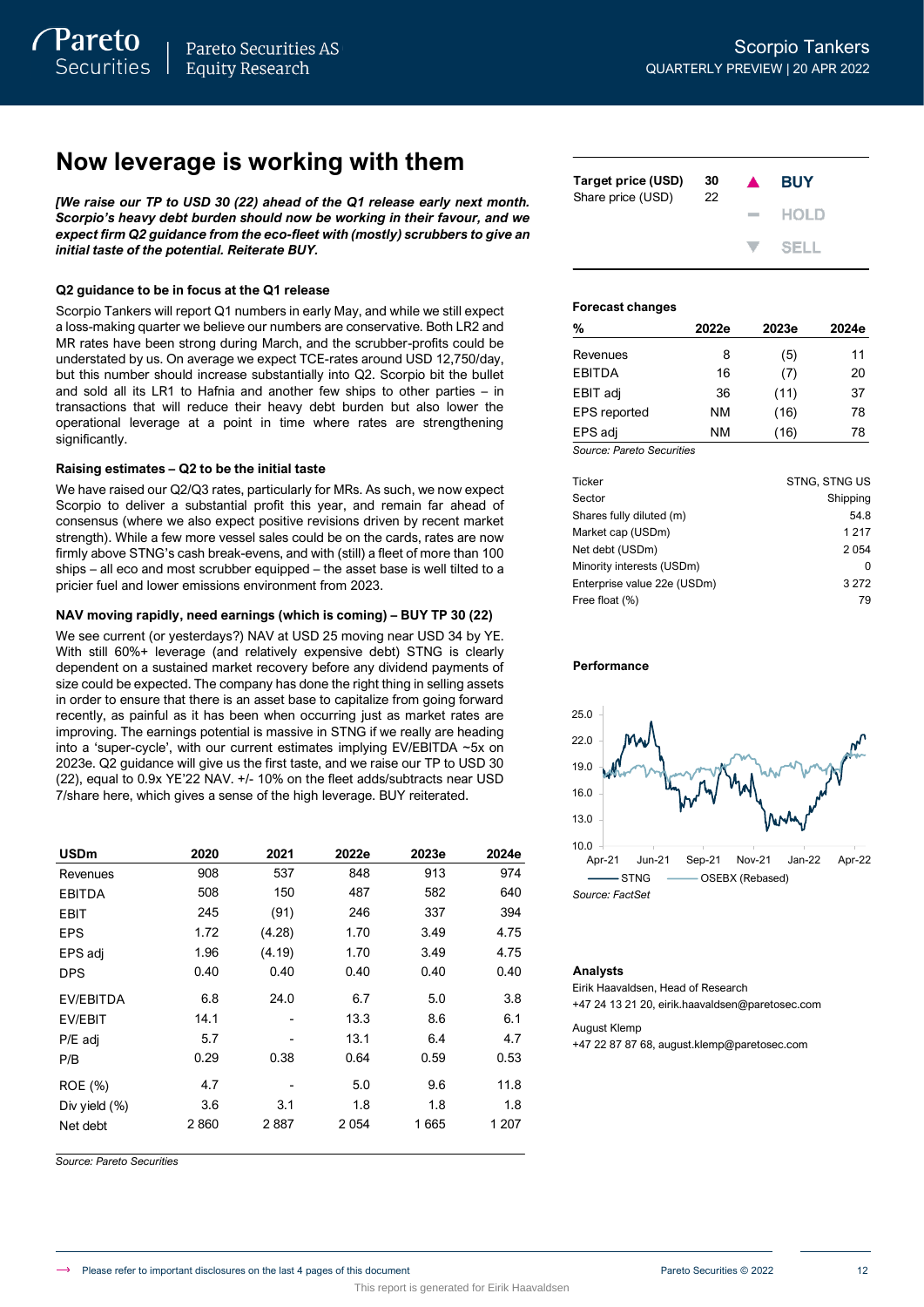# **Scorpio Tankers: Q1'22 and forward estimates, PAS vs. consensus**

|                       |                | <b>Actual</b> |        |                          | Q1'22e | <b>Deviation</b> |                          | PAS est.                 |       | Cons est. | <b>PAS vs. Cons</b>      |       |
|-----------------------|----------------|---------------|--------|--------------------------|--------|------------------|--------------------------|--------------------------|-------|-----------|--------------------------|-------|
| <b>P&amp;L</b>        |                | Q1'21         | Q4'21  | Cons.                    | Pareto | Cons.            | 2022e                    | 2023e                    | 2022e | 2023e     | 2022e                    | 2023e |
| Revenues              | USDm           | 133           | 148    | 158                      | 150    | (5)%             | 848                      | 913                      | 720   | 847       | 18%                      |       |
| Operating costs       | ×              | (97)          | (98)   | (97)                     | (98)   | 1%               | (361)                    | (331)                    | (388) | (391)     | (7)%                     | (15)% |
| <b>EBITDA</b> adj.    | $\mathbf{u}$   | 36            | 50     | 61                       | 53     | (14)%            | 487                      | 582                      | 373   | 492       | 31%                      | 18%   |
| EBIT                  | $\mathbf{u}$   | (25)          | (10)   | $\overline{\phantom{a}}$ | (7)    | na               | $\overline{\phantom{0}}$ | $\blacksquare$           |       |           |                          |       |
| EBIT adi.             | $\mathbf{u}$   | (25)          | (10)   | 5                        | (7)    | na               | 246                      | 337                      | 142   | 265       | 74%                      | 27%   |
| Pre-tax profit        |                | (62)          | (46)   | $\overline{\phantom{a}}$ | (46)   |                  | 93                       | 191                      |       |           |                          |       |
| Net profit (reported) | $\mathbf{u}$   | (62)          | (46)   | ۰                        | (46)   |                  | $\overline{\phantom{0}}$ | $\overline{\phantom{0}}$ |       |           | $\overline{\phantom{a}}$ |       |
| Net profit (adjusted) | $\blacksquare$ | (59)          | (48)   | (43)                     | (46)   | (7)%             | 93                       | 191                      | 11    | 161       | na                       | 19%   |
|                       |                |               |        |                          |        |                  |                          |                          |       |           |                          |       |
| <b>EPS</b> (adjusted) | <b>USD</b>     | (1.07)        | (0.88) | (0.77)                   | (0.84) | (9)%             | 1.7                      | 3.5                      | 0.2   | 2.6       | na                       | 34%   |
| <b>DPS</b>            |                | 0.10          | 0.10   | 0.10                     | 0.10   | $0\%$            | 0.40                     | 0.40                     | 0.40  | 0.40      | 0%                       |       |

| 13 982 | $\overline{\phantom{a}}$ | 12 969 | $\overline{\phantom{0}}$ |         | 23 042 30 200 |
|--------|--------------------------|--------|--------------------------|---------|---------------|
| 14 145 | ٠                        | 12 450 | -                        | 15 5 25 | na            |
| 11 597 |                          | 12 693 | -                        |         | 17 873 19 500 |
| 12 069 | ٠                        | 12 696 | $\overline{\phantom{0}}$ |         | 15 799 17 500 |
|        |                          |        |                          |         |               |

*Source: Pareto Securities, Bloomberg*

## **Scorpio Tankers: NAV overview and development**

|                                            |                  |            | Ave.   | Ave. age | Value per          | Value                    | Implied          | <b>Implied</b> |
|--------------------------------------------|------------------|------------|--------|----------|--------------------|--------------------------|------------------|----------------|
| <b>VALUATION ASSETS</b>                    |                  | # of units | size   | years    |                    | unit (USDm) total (USDm) | total            | per unit       |
| Handymax                                   | <b>USDm</b>      | 14x        | 38.0k  | 7.9      | 23.9               | 335                      | 320              | 22.9           |
| <b>MR</b>                                  |                  | 57x        | 50.0k  | 6.2      | 28.6               | 1628                     | 1558             | 27.3           |
| LR <sub>2</sub>                            |                  | 40x        | 110.9k | 6.3      | 44.2               | 1768                     | 1692             | 42.3           |
| Value of fleet                             | <b>USDm</b>      | 111x       |        | 6.4      |                    | 3730                     | 3570             |                |
| Other assets                               |                  |            |        |          |                    | (5)                      | (5)              |                |
| <b>Gross values</b>                        | <b>USDm</b>      |            |        |          |                    | 3725                     | 3 5 6 4          |                |
| Proceeds from asset sales in H1            |                  |            |        |          |                    | 572                      | 572              |                |
| Net debt Q1'22e adj                        | $\mathbf{u}$     |            |        |          |                    | 2919                     | 2919             |                |
| Net asset value                            | $\mathbf{u}$     |            |        |          |                    | 1 3 7 8                  | 1 2 1 7          |                |
| # of shares                                | #                |            |        |          |                    | 54.8                     | 54.8             |                |
| NAV per share                              | <b>USD</b>       |            |        |          |                    | 25.2                     | 22.2             |                |
| <b>P/NAV</b>                               | $\boldsymbol{x}$ |            |        |          |                    | 0.88x                    |                  |                |
| <b>EV/GAV</b>                              | X                |            |        |          |                    | 0.96x                    |                  |                |
|                                            |                  |            |        |          | LTV:               | 63%                      |                  |                |
|                                            |                  |            |        |          | $+/-10\%$ on fleet | 6.8                      | <b>USD/share</b> |                |
| Source: Pareto Securities, Various brokers |                  |            |        |          |                    |                          |                  |                |

This report is generated for Eirik Haavaldsen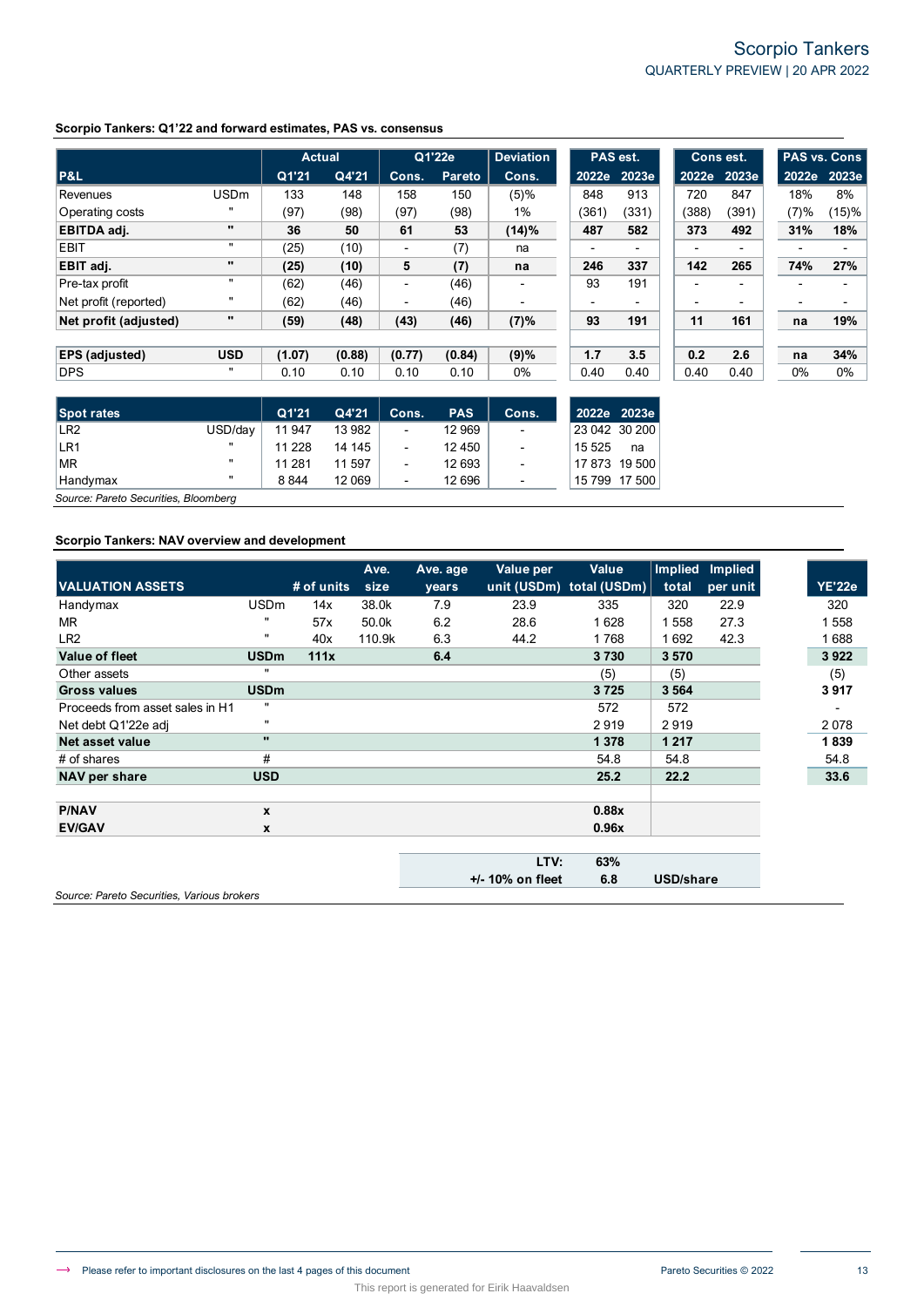| PROFIT & LOSS (fiscal year) (USDm)   | 2017                     | 2018                         | 2019           | 2020                     | 2021                     | 2022e          | 2023e | 2024e   |
|--------------------------------------|--------------------------|------------------------------|----------------|--------------------------|--------------------------|----------------|-------|---------|
| <b>Revenues</b>                      | 505                      | 580                          | 698            | 908                      | 537                      | 848            | 913   | 974     |
| <b>EBITDA</b>                        | 96                       | 187                          | 337            | 508                      | 150                      | 487            | 582   | 640     |
| Depreciation & amortisation          | (141)                    | (177)                        | (207)          | (263)                    | (240)                    | (240)          | (245) | (245)   |
| <b>EBIT</b>                          | (45)                     | 11                           | 130            | 245                      | (91)                     | 246            | 337   | 394     |
| Net interest                         | (116)                    | (182)                        | (186)          | (155)                    | (144)                    | (153)          | (146) | (134)   |
| Other financial items                | 3                        | (14)                         | 8              | 4                        | 0                        |                |       |         |
| <b>Profit before taxes</b>           | (158)                    | (185)                        | (48)           | 94                       | (234)                    | 93             | 191   | 260     |
| Taxes                                |                          |                              |                |                          |                          |                |       |         |
| Minority interest                    |                          |                              |                | $\overline{\phantom{a}}$ |                          | $\blacksquare$ |       |         |
| Net profit                           | (158)                    | (185)                        | (48)           | 94                       | (234)                    | 93             | 191   | 260     |
| EPS reported                         | (0.73)                   | (0.51)                       | (0.92)         | 1.72                     | (4.28)                   | 1.70           | 3.49  | 4.75    |
| <b>EPS adjusted</b>                  | (0.48)                   | (0.45)                       | (1.04)         | 1.96                     | (4.19)                   | 1.70           | 3.49  | 4.75    |
| <b>DPS</b>                           | 0.04                     | 0.04                         | 0.40           | 0.40                     | 0.40                     | 0.40           | 0.40  | 0.40    |
| <b>BALANCE SHEET (USDm)</b>          | 2017                     | 2018                         | 2019           | 2020                     | 2021                     | 2022e          | 2023e | 2024e   |
| Tangible non current assets          | 4 1 4 5                  | 3 9 9 8                      | 4706           | 4810                     | 4 60 6                   | 3830           | 3610  | 3 3 9 0 |
| Other non-current assets             | 74                       | 99                           | 155            | 81                       | 123                      | 123            | 123   | 123     |
| Other current assets                 | 93                       | 94                           | 101            | 80                       | 55                       | 55             | 55    | 55      |
| Cash & equivalents                   | 186                      | 594                          | 202            | 188                      | 230                      | 434            | 625   | 885     |
| <b>Total assets</b>                  | 4498                     | 4784                         | 5 1 6 4        | 5 1 5 9                  | 5014                     | 4 442          | 4412  | 4452    |
| Total equity                         | 1685                     | 1839                         | 1977           | 2 0 6 6                  | 1837                     | 1 908          | 2077  | 2 3 1 6 |
| Interest-bearing non-current debt    | 2 604                    | 2498                         | 2701           | 2687                     | 2649                     | 2 0 2 1        | 1822  | 1624    |
| Interest-bearing current debt        | 163                      | 412                          | 422            | 361                      | 468                      | 468            | 468   | 468     |
| Other Debt                           | 46                       | 35                           | 65             | 45                       | 60                       | 45             | 45    | 45      |
| <b>Total liabilites &amp; equity</b> | 4498                     | 4784                         | 5 1 6 4        | 5 1 5 9                  | 5014                     | 4 4 4 2        | 4 412 | 4452    |
| <b>CASH FLOW (USDm)</b>              | 2017                     | 2018                         | 2019           | 2020                     | 2021                     | 2022e          | 2023e | 2024e   |
| Cash earnings                        | 36                       | 70                           | 187            | 406                      | 57                       | 334            | 436   | 505     |
| Change in working capital            | 6                        | (12)                         | 23             | 14                       | 16                       | (15)           |       |         |
| Cash flow from investments           | (1019)                   | (50)                         | (773)          | (170)                    | (59)                     | 536            | (25)  | (25)    |
| Cash flow from financing             | 1 0 6 4                  | 399                          | 172            | (264)                    | 28                       | (650)          | (221) | (220)   |
| Net cash flow                        | 87                       | 407                          | (391)          | (15)                     | 43                       | 204            | 191   | 260     |
| <b>VALUATION (USDm)</b>              | 2017                     | 2018                         | 2019           | 2020                     | 2021                     | 2022e          | 2023e | 2024e   |
| Share price (USD end)                | 30.5                     | 17.6                         | 39.3           | 11.2                     | 12.8                     | 22.2           | 22.2  | 22.2    |
| Number of shares end period          | 316                      | 52                           | 57             | 54                       | 55                       | 55             | 55    | 55      |
| Net interest bearing debt            | 2 5 8 1                  | 2 3 1 7                      | 2920           | 2860                     | 2887                     | 2 0 5 4        | 1665  | 1 2 0 7 |
| <b>Enterprise value</b>              | 12 206                   | 3 2 2 5                      | 5 1 5 4        | 3461                     | 3588                     | 3 2 7 2        | 2 882 | 2424    |
| EV/Sales                             | 24.2                     | 5.6                          | $7.4$          | 3.8                      | 6.7                      | 3.9            | 3.2   | $2.5\,$ |
| <b>EV/EBITDA</b>                     |                          | 17.2                         | 15.3           | 6.8                      | 24.0                     | 6.7            | 5.0   | 3.8     |
| EV/EBIT                              | $\overline{a}$           | $\qquad \qquad \blacksquare$ | 39.7           | 14.1                     | $\centerdot$             | 13.3           | 8.6   | 6.1     |
| P/E reported                         |                          |                              |                | 6.5                      |                          | 13.1           | 6.4   | 4.7     |
| P/E adjusted                         |                          | $\blacksquare$               |                | 5.7                      | $\blacksquare$           | 13.1           | 6.4   | 4.7     |
| P/B                                  | 5.7                      | 0.5                          | 1.1            | 0.3                      | 0.4                      | 0.6            | 0.6   | 0.5     |
| <b>FINANCIAL ANALYSIS</b>            | 2017                     | 2018                         | 2019           | 2020                     | 2021                     | 2022e          | 2023e | 2024e   |
| ROE adjusted (%)                     | $\overline{\phantom{a}}$ | $\overline{\phantom{a}}$     | $\blacksquare$ | 5.3                      | $\overline{\phantom{a}}$ | 5.0            | 9.6   | 11.8    |
| Dividend yield (%)                   | 0.1                      | 0.2                          | $1.0$          | 3.6                      | 3.1                      | 1.8            | 1.8   | 1.8     |
| EBITDA margin (%)                    | 19.1                     | 32.3                         | 48.3           | 56.0                     | 27.9                     | 57.4           | 63.8  | 65.6    |
| EBIT margin (%)                      |                          |                              |                |                          |                          | 29.1           |       | 40.5    |
|                                      | $\overline{\phantom{a}}$ | 1.8                          | 18.6           | 27.0                     | $\centerdot$             |                | 36.9  |         |
| NIBD/EBITDA                          | 26.75                    | 12.37                        | 8.67           | 5.63                     | 19.28                    | 4.22           | 2.86  | 1.89    |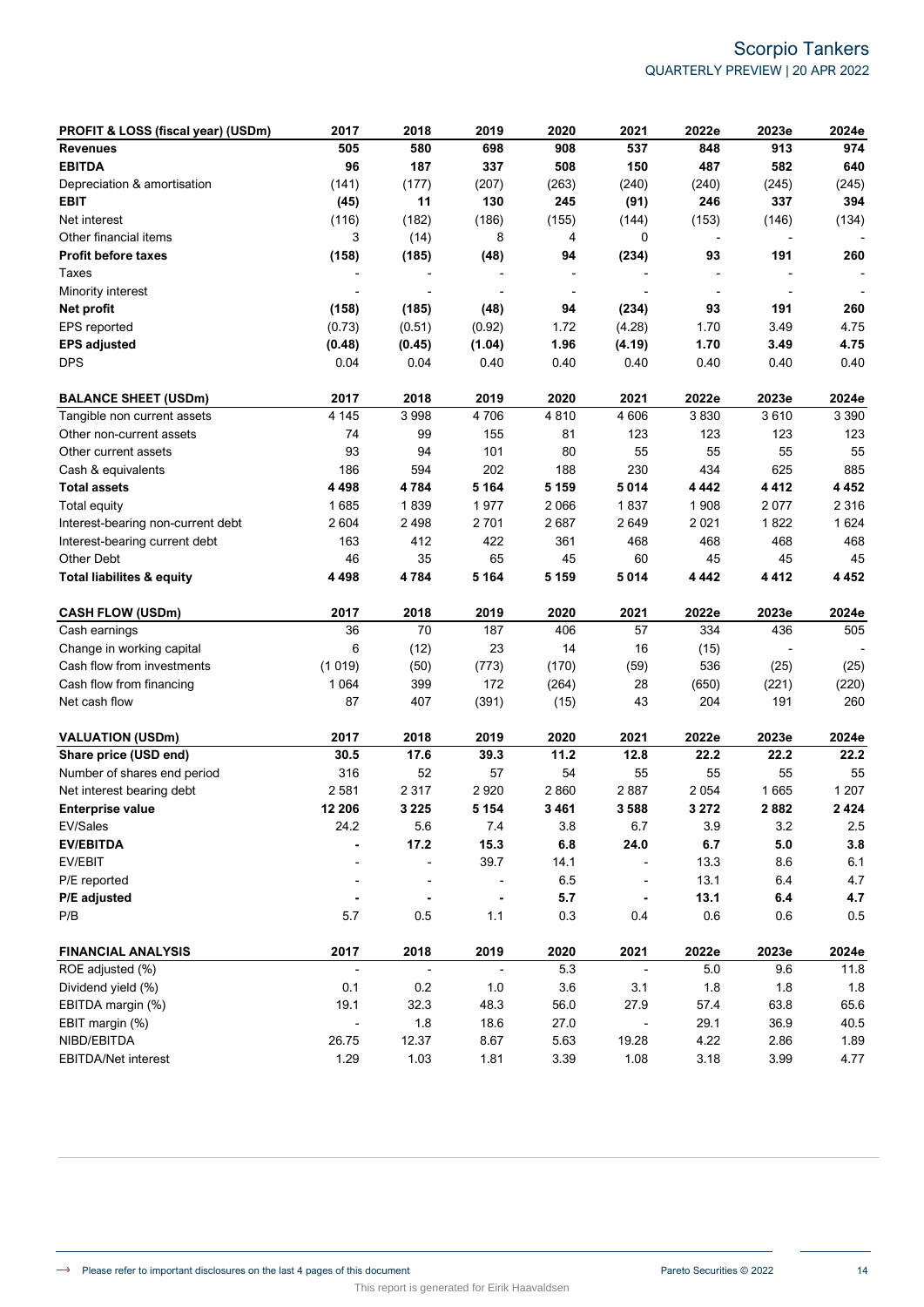| PROFIT & LOSS (fiscal year) (USDm)   | 1Q'21                    | 2Q'21                        | 3Q'21                    | 4Q'21                    | 1Q'22e         | 2Q'22e                   | 3Q'22e                   | 4Q'22e  |
|--------------------------------------|--------------------------|------------------------------|--------------------------|--------------------------|----------------|--------------------------|--------------------------|---------|
| <b>Revenues</b>                      | 133                      | 138                          | 119                      | 148                      | 150            | 214                      | 210                      | 274     |
| <b>EBITDA</b>                        | 36                       | 44                           | 20                       | 50                       | 53             | 120                      | 125                      | 189     |
| Depreciation & amortisation          | (61)                     | (59)                         | (60)                     | (60)                     | (60)           | (60)                     | (60)                     | (60)    |
| EBIT                                 | (25)                     | (15)                         | (40)                     | (10)                     | (7)            | 60                       | 65                       | 129     |
| Net interest                         | (34)                     | (36)                         | (36)                     | (38)                     | (38)           | (38)                     | (38)                     | (38)    |
| Other financial items                | (4)                      | (2)                          | 3                        | 2                        | $\overline{a}$ | $\overline{\phantom{a}}$ | $\overline{\phantom{a}}$ |         |
| <b>Profit before taxes</b>           | (62)                     | (53)                         | (73)                     | (46)                     | (46)           | 22                       | 26                       | 91      |
| <b>Taxes</b>                         |                          | $\overline{a}$               |                          |                          |                |                          |                          |         |
| Minority interest                    | ÷                        |                              |                          |                          |                | $\overline{\phantom{a}}$ |                          |         |
| Net profit                           | (62)                     | (53)                         | (73)                     | (46)                     | (46)           | 22                       | 26                       | 91      |
| EPS reported                         | (1.14)                   | (0.96)                       | (1.34)                   | (0.84)                   | (0.84)         | 0.40                     | 0.48                     | 1.66    |
| <b>EPS adjusted</b>                  | (1.07)                   | (0.84)                       | (1.39)                   | (0.88)                   | (0.84)         | 0.40                     | 0.48                     | 1.66    |
| DPS                                  | 0.10                     | 0.10                         | 0.10                     | 0.10                     | 0.10           | 0.10                     | 0.10                     | 0.10    |
| <b>BALANCE SHEET (USDm)</b>          | 1Q'21                    | 2Q'21                        | 3Q'21                    | 4Q'21                    | 1Q'22e         | 2Q'22e                   | 3Q'22e                   | 4Q'22e  |
| Tangible non current assets          | 4759                     | 4710                         | 4 6 5 8                  | 4 6 0 6                  | 4 5 5 4        | 3955                     | 3884                     | 3830    |
| Other non-current assets             | 111                      | 112                          | 124                      | 123                      | 123            | 123                      | 123                      | 123     |
| Other current assets                 | 62                       | 51                           | 59                       | 55                       | 55             | 55                       | 55                       | 55      |
| Cash & equivalents                   | 270                      | 282                          | 192                      | 230                      | 164            | 359                      | 373                      | 434     |
| <b>Total assets</b>                  | 5 2 0 2                  | 5 1 5 4                      | 5 0 3 4                  | 5014                     | 4895           | 4491                     | 4 4 3 4                  | 4 4 4 2 |
| <b>Total equity</b>                  | 2 0 0 8                  | 1957                         | 1884                     | 1837                     | 1786           | 1802                     | 1823                     | 1908    |
| Interest-bearing non-current debt    | 2840                     | 2728                         | 2646                     | 2649                     | 2582           | 2 1 7 6                  | 2 0 9 9                  | 2 0 21  |
| Interest-bearing current debt        | 312                      | 433                          | 464                      | 468                      | 468            | 468                      | 468                      | 468     |
| Other Debt                           | 43                       | 36                           | 40                       | 60                       | 60             | 45                       | 45                       | 45      |
| <b>Total liabilites &amp; equity</b> | 5 2 0 2                  | 5 1 5 4                      | 5 0 3 4                  | 5014                     | 4895           | 4491                     | 4 4 3 4                  | 4 4 4 2 |
| <b>CASH FLOW (USDm)</b>              | 1Q'21                    | 2Q'21                        | 3Q'21                    | 4Q'21                    | 1Q'22e         | 2Q'22e                   | 3Q'22e                   | 4Q'22e  |
| Cash earnings                        | 14                       | 21                           | (4)                      | 26                       | 14             | 82                       | 86                       | 151     |
| Change in working capital            | (16)                     | $\overline{7}$               | 1                        | 24                       |                | (15)                     |                          |         |
| Cash flow from investments           | (14)                     | (9)                          | (30)                     | (5)                      | (8)            | 539                      | 10                       | (6)     |
| Cash flow from financing             | 98                       | (6)                          | (57)                     | (7)                      | (73)           | (411)                    | (83)                     | (83)    |
| Net cash flow                        | 82                       | 13                           | (90)                     | 38                       | (67)           | 196                      | 14                       | 62      |
| <b>VALUATION (USDm)</b>              | 1Q'21                    | 2Q'21                        | 3Q'21                    | 4Q'21                    | 1Q'22e         | 2Q'22e                   | 3Q'22e                   | 4Q'22e  |
| Share price (USD end)                | 18.5                     | 22.1                         | 18.5                     | 12.8                     | 21.4           | 22.2                     | 22.2                     | 22.2    |
| Number of shares end period          | 55                       | 55                           | 55                       | 55                       | 55             | 55                       | 55                       | 55      |
| Net interest bearing debt            | 2882                     | 2879                         | 2917                     | 2887                     | 2886           | 2 2 8 5                  | 2 1 9 4                  | 2 0 5 4 |
| P/E reported                         | ٠                        |                              |                          |                          |                | $\blacksquare$           |                          | 13.1    |
| P/E adjusted                         | $\blacksquare$           | ۰                            | $\blacksquare$           |                          | ٠              | $\blacksquare$           | ٠                        | 13.1    |
| P/B                                  | 0.5                      | 0.6                          | 0.5                      | 0.4                      | 0.7            | 0.7                      | 0.7                      | 0.6     |
| <b>FINANCIAL ANALYSIS</b>            | 1Q'21                    | 2Q'21                        | 3Q'21                    | 4Q'21                    | 1Q'22e         | 2Q'22e                   | 3Q'22e                   | 4Q'22e  |
| Dividend yield (%)                   | 2.2                      | 1.8                          | 2.2                      | 3.1                      | 1.9            | 1.8                      | 1.8                      | 1.8     |
| EBITDA margin (%)                    | 27.1                     | 32.0                         | 16.6                     | 33.8                     | 35.0           | 56.3                     | 59.5                     | 69.0    |
| EBIT margin (%)                      | $\overline{\phantom{a}}$ | $\qquad \qquad \blacksquare$ | $\overline{\phantom{a}}$ | $\overline{\phantom{a}}$ |                | 28.2                     | 30.8                     | 47.1    |
| NIBD/EBITDA                          | 7.30                     | 14.94                        | 21.11                    | 19.31                    | 17.38          | 11.30                    | 7.37                     | 4.84    |
| EBITDA/Net interest                  | 2.84                     | 1.52                         | 1.12                     | 1.08                     | 1.16           | 1.61                     | 2.27                     | 3.18    |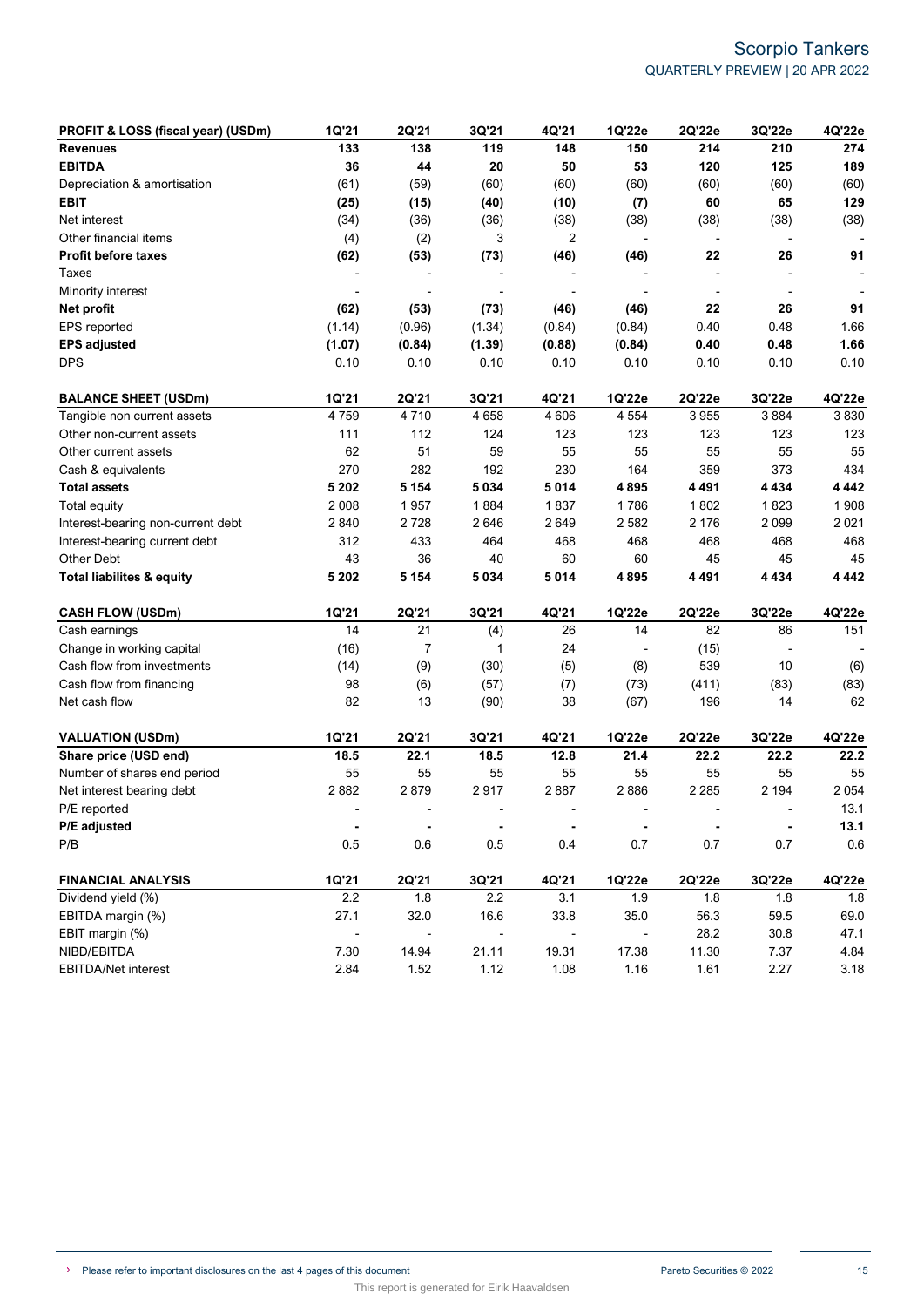# **Disclaimerandlegal disclosures Disclaimer and legal disclosures<br>Origin of the publication or report<br>This publication or report originates from Pareto Securities AS, reg. no. 956 632 374 (Norway),**

**DISCIAIMET AND IEGAI UISCIOSUTES**<br>Prigin of the publication or report<br>This publication or report originates from Pareto Securities AS, reg. no. 956 632 374 (Norway)<br>Pareto Securities AS, Frankfurt branch, reg. no. DE 320 Pareto Securities AB, reg. no. 556206-8956 (Sweden) (together the Group Companies or the **Origin of the publication or report**<br>This publication or report originates from Pareto Securities AS, reg. no. 956 632 374 (Norway) or<br>Pareto Securities AS, Frankfurt branch, reg. no. DE 320 965 513 / HR B 109177 (Germany home countries. Group Companies are supervised by the Financial Supervisory Authority of their respective home countries.<br> **Content of the publication or report** 

This publication or report has been prepared solely by Pareto Securities Research.

**Content of the publication or report**<br>This publication or report has been prepared solely by Pareto Securities Research.<br>Opinions or suggestions from Pareto Securities Research may deviate from recommendations or<br>poinions factors. Please note that if this report is labelled as "sponsored research" on the castellies Group. The reason may typically be the result of differing time horizons, methodologies, contexts or other factors.<br>Sponsored research<br>P

#### **Sponsored research**

factors.<br>Sponsored research<br>Please note that if this report is labelled as "sponsored research" on the front page, Pareto<br>Securities has entered into an agreement with the company about the preparation of research<br>prepared Please note that if this report is labelled as "sponsored research" on the front page, Pareto<br>Securities has entered into an agreement with the company about the preparation of research<br>reports and receives compensation fr material is considered by Pareto Securities to qualify as an acceptable minor non-monetary<br>benefit according to the EU MiFID II Directive.<br>**Basis and methods for assessment**<br>Opinions and price targets are based on one or m

#### **Basis and methods for assessment**

benefit according to the EU MiFID II Directive.<br> **Basis and methods for assessment**<br>
Opinions and price targets are based on one or more methods of valuation, for instance cash<br>
flow analysis, use of multiples, behavioral research material from the named sources. The date of publication appears from the research<br>material cited or reproduced. Opinions and estimates may be updated in subsequent versions of flow analysis, use of multiples, behavioral technical analyses of underlying market movements in<br>combination with considerations of the market situation and the time horizon. Key assumptions<br>of forecasts, price targets and of forecasts, price targets and projections in research cited or reproduced appear in the research material from the named sources. The date of publication appears from the research material cited or reproduced. Opinions a versions of the publication or report.

Pareto Securities Research may provide credit research with more specific price targets based the publication or report, provided that the relevant company/issuer is treated anew in such later<br>versions of the publication or report.<br>Pareto Securities Research may provide credit research with more specific price targ Pareto Securities Research may provide credit research with more specific price targets based<br>on different valuation methods, including the analysis of key credit ratios and other factors<br>describing the securities creditwo From any remember dealth as are obtained from sources which Pareto Securities. Research believes<br>to be reliable, but Pareto Securities Research does not represent or warrant their accuracy. Be<br>aware that investors should g publication or report.

Pareto Securities Research has no fixed schedule for updating publications or reports.

publication or report.<br>Pareto Securities Research has no fixed schedule for updating publications or reports.<br>Unless otherwise stated on the first page, the publication or report has not been reviewed by the<br>issuer before issuer before dissemination. In instances where all or part of a report is presented to the issuer prior to publication, the purpose is to ensure that facts are correct.<br>Validity of the publication or report

issuer before dissemination. In instances where all or part of a report is presented to the issuer<br>prior to publication, the purpose is to ensure that facts are correct.<br>**Validity of the publication or report**<br>faith and ma change without notice. **All opinions and estimates in this publication or report are, regardless of source, given in good<br>faith and may only be valid as of the stated date of this publication or report and are subject to<br>change without notice.<br><b>** 

change without notice.<br>The publication or report is intended only to provide general and preliminary information to<br>The publication or report is intended only to provide general and preliminary information to<br>investors and investors and shall not be construed as the basis for any investment decision. This publication or private use<br>report has been prepared by Pareto Securities Research as general information for private use<br>of investors to w of investors to whom the publication or report has been distributed, but it is not intended as a personal recommendation of particular financial instruments or strategies and thus it does not provide individually tailored investment. and investment objectives. The investor bears the risk of losses in connection with an

financial advisor. Before acting on any information in this publication or report, we recommend consulting your<br>financial advisor.<br>The information contained in this publication or report does not constitute advice on the tax

Before acting on any information in this publication or report, we recommend consulting your<br>financial advisor.<br>The information contained in this publication or report does not constitute advice on the tax<br>consequences of

**Sources**<br>This publication or report may be based on or contain information, such as opinions. **Sources**<br>This publication or report may be based on or contain information, such as opinions<br>recommendations, es timates, price targets and valuations w hich emanate from Pareto Securities<br>Research' analysts or representa **Sources**<br>This publication or report may be based on or contain information, such as opinions,<br>recommendations, estimates, price targets and valuations which emanate from Pareto Securities<br>Research' analysts or representat recommendations, estimates, price targets and valuations which emanate from Pareto Securities<br>Research' analysts or representatives, publicly available information, information from other units<br>or companies in the Group Co

Research' analysts or representatives, publicly available information, information from other units<br>or companies in the Group Companies, or other named sources.<br>To the extent this publication or report is based on or conta person, guarantee the accuracy, adequacy or completeness of the External Information.

### **Ratings**

Equity ratings:

| "Buy"  | Pareto Securities Research expects this financial instrument's total<br>return to exceed 10% over the next 12 months                   |
|--------|----------------------------------------------------------------------------------------------------------------------------------------|
| "Hold" | Pareto Securities Research expects this financial instrument's total<br>return to be between -10% and 10% over the next 12 months      |
| "Sell" | Pareto Securities Research expects this financial instrument's total<br>return to be negative by more than 10% over the next 12 months |

#### **Analysts Certification**

"Sell"<br>
The research analyst(s) whose name(s) appear on r esearch reports prepared by Pareto<br>
The research analyst(s) whose name(s) appear on r esearch reports prepared by Pareto<br>
Securities Research certify that: (i) all reflect their personal views about the subject security or issuer, and (ii) no part of the research Analysts Certification<br>The research analyst(s) whose name(s) appear on research reports prepared by Pareto<br>Securities Research certify that (i) all of the views expressed in the research report accurately<br>reflect their per The research analysts whose names appears on research analysts in research reports that are<br>prepared by Pareto Securities Research.<br>The research analysts whose names appears on research reports prepared by Pareto Securitie recommendations or views expressed by the research analysts in research reports that are<br>prepared by Pareto Securities Research.<br>The research analysts whose names appears on research reports prepared by Pareto Securities'<br>

prepared by Pareto Securities Research.<br>The research analysts whose names appears on research reports prepared by Pareto Securities.<br>Research received compensation that is based upon various factors including Pareto Securi activities. Pareto Securities' investment banking<br>activities.<br> **Limitation of liability**<br>
Pareto Securities Group or other associated and affiliated companies assume no liability as<br>
Preced Securities Group or other associated and aff

**Limitation of liability**<br>Pareto Securities Group or other associated and affiliated companies assume no liability as regards to any investment, divestment or retention decision taken by the investor on the basis of Limitation of liability<br>Pareto Securities Group or other associated and affiliated companies assume no liability as<br>regards to any investment, divestment or retention decision taken by the investor on the basis of<br>this pub this publication or report. In no event will entities of the Pareto Securities Group or other associated and affiliated companies be liable for direct, indirect or incidental, special or consequential damages resulting fro

associated and affiliated companies be liable for direct, indirect or incidental, special or consequential damages resulting from the information in this publication or report.<br>Neither the information nor any opinion which solicitation to any person in any jurisdiction where solicitation would be unlawful. All information contained in this research report has been compiled from sources believed to be reliable. However, no representation or w

#### **Risk information**

The risk of investing in certain financial instruments, including those mentioned in this document, is generally high, as their market value is exposed to a lot of different factors such as the **Risk information**<br>The risk of investing in certain financial instruments, including those mentioned in this document<br>is generally high, as their market value is exposed to a lot of different factors such as the<br>operationa guide to future performance. Estimates of future performance are based on assumptions that sentiments etc. Where an investment or security is denominated in a different currency to the investor's currency of reference, changes in rates of exchange may have an adverse effect on the value, price or income of or fr investments. may not be realized. When investing in individual shares, the investor may lose all or part of the investments.<br> **Conflicts of interest** 

may not be realized. When investing in individual shares, the investor may lose all or part of the<br>investments.<br>**Conflicts of interest**<br>Companies in the Pareto Securities Group, affiliates or staff of companies in the Pare Companies in the Pareto Securities Group, affiliates or staff of companies in the Pareto Securities Group, may perform services for, solicit business from, make a market in, hold long or short positions in, or otherwise be

company mentioned in the publication or report.<br>In addition Pareto Securities Group, or affiliates, may from time to time have a broking, advisory<br>or other relations hip with a company which is the subject of or referred t or other relationship with a company which is the subject of or referred to in the relevant Research, including acting as that company's official or sponsoring broker and providing investment banking or other financial ser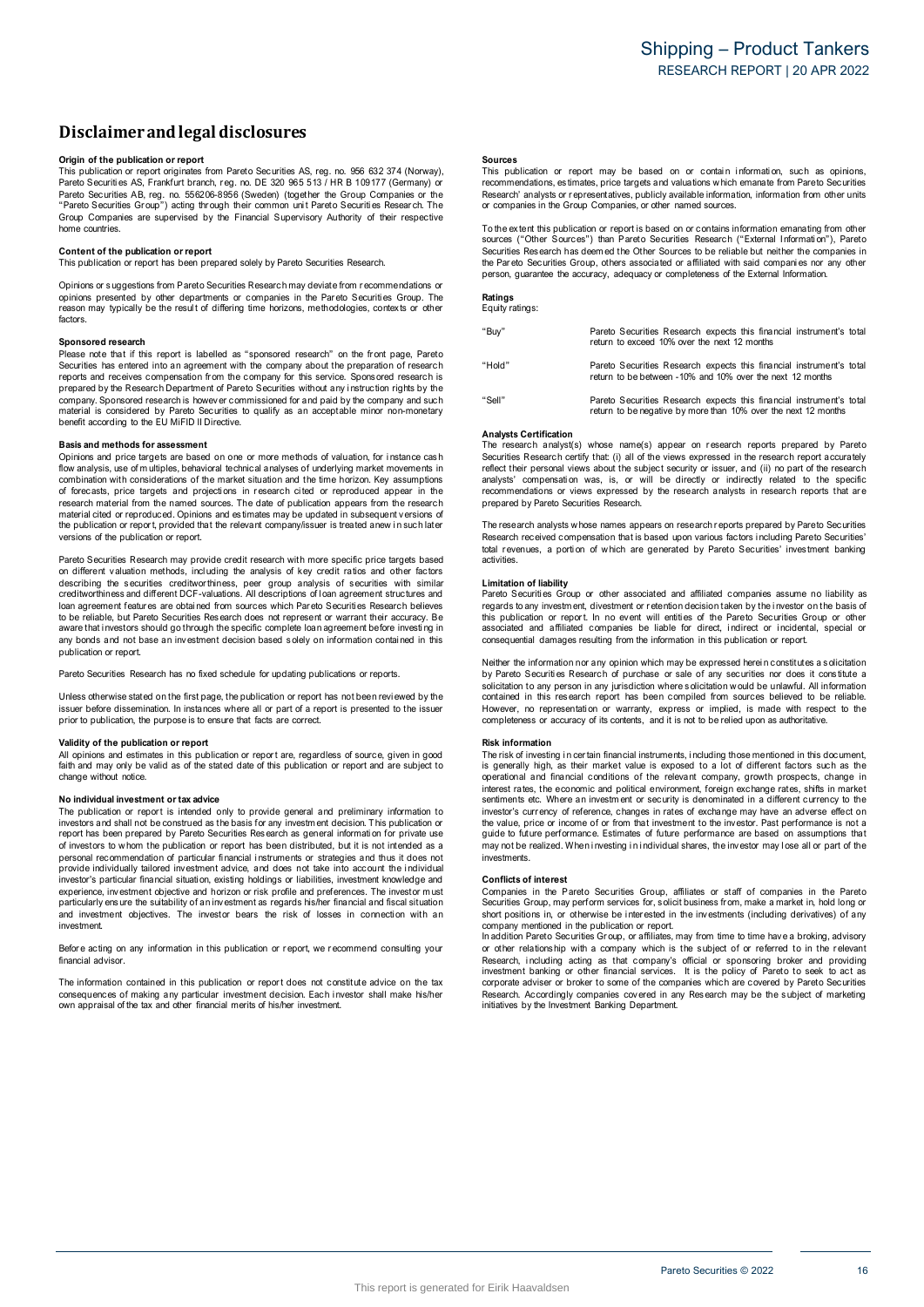To limit possible conflicts of interest and counter the abuse of inside knowledge, the analysts of<br>Pareto Securities Research are subject to internal rules on sound ethical conduct, the<br>management of inside information, ha To limit possible conflicts of interest and counter the abuse of inside knowledge, the analysts of Pareto Securities Research are subject to internal rules on sound ethical conduct, the management of inside information, ha revenues from capital markets activities and individual analyst remuneration. The Group<br>Companies are members of national stockbrokers' associations in each of the countries in which prepared in accordance with applicable legislation and relevant industry standards. The object of<br>the internal rules is for example to ensure that no analyst will abuse or cause others to abuse<br>confidential information. It bompanies are members of national stockbrokers associations in each of the countries in which the Group Companies have their head offices. Internal rules have been developed in accordance following the Pareto Securities Conflict of Interest Policy. with recommendations issued by the stockbrokers associations. This material has been prepared<br>following the Pareto Securities Conflict of Interest Policy.<br>The guidelines in the policy include rules and meas ures aimed at a

independence between various departments, business areas and sub-business areas within the following the Pareto Securities Conflict of Interest Policy.<br>The guidelines in the policy include rules and measures aimed at achieving a sufficient degree of<br>independence between various departments, business areas and su between such departments, business areas and sub-business areas as well as their customers.<br>One purpose of such measures is to restrict the flow of information between certain business The guidelines in the policy include rules and measures aimed at achieving a sufficient degree of Pareto Securities Group in order to, as far as possible, avoid conflicts of interest from arising Pareto Securities Group in Pareto Securities Group in order to, as far as possible, avoid conflicts of interest from arising<br>between such departments, business areas and sub-business areas as well as their customers.<br>One purpose of such measures is surrounded by arrangements, so-called Chinese Walls, to restrict the flows of sensitive information from such departments. The internal guidelines also include, without limitation, rules aimed at security the impartialness with respect to the independence of analysts from other departments within the Pareto information from such departments. The internal guidelines also include, without limitation, rules aimed at securities Research departments, restrictions with regard of the remuneration paid to such analysts with respect t Securities Group rules concerning contacts with covered companies and rules concerning<br>personal account trading carried out by analysts.<br>**Distribution restriction**<br>The securities referred to in this publication or report m

#### **Distribution restriction**

personal account trading carried out by analysts.<br>Distribution restriction<br>The securities referred to in this publication or report may not be eligible for sale in some<br>jurisdictions and persons into whose possession this This research is only intended for and must not be distributed to private customers in the US, or retail clients in the United Kingdom, as defined by the Financial Conduct Authority (FCA).<br>This research is only intended fo

United States and U.S entities seeking more information about any of the issuers or securities defined by the Financial Conduct Authority (FCA).<br>This research is only intended for and may only be distributed to institutional investors in the<br>United States and U.S entities seeking more information about any of the is United States and U.S entities seeking more information about any of the issuers or securities discussed in this report should contact Pareto Securities Inc. at 150 East 52nd Street, New York, NY 10022, Tel. 212 829 4200.<br>

NY 10022, Tel. 212 829 4200.<br>Pareto Securities Inc. is a broker-dealer registered with the U.S. Securities and Exchange<br>Commission and is a member of FINRA &SIPC. U.S. To the extent required by applicable U.S. laws and regulations, Pareto Securities Inc. accepts responsibility for the contents of this Pareto Securities Inc. is a broker-dealer registered with the U.S. Securities and Exchange<br>Commission and is a member of FINRA &SIPC. U.S. To the extent required by applicable U.S<br>laws and regulations, Pareto Securities In laws and regulations, Pareto Securities Inc. accepts responsibility for the contents of this<br>publication. Investment products provided by or through Pareto Securities Inc. or Pareto<br>Securities Research are not FDIC insured risks. This document does not constitute or form part of any offer for sale or subscription, nor<br>shall it or any part of it form the basis of or be relied on in connection with any controm<br>mitment whatsoever. The securitie practices may differ from U.S. markets, adding to transaction costs or causing delays in the purchase or sale of securities. Securities of some non-U.S. companies may not be as liquid as securities of comparable U.S. compa well as the potential for governmental restrictions on currency movements, can significantly erode principal and investment returns. securities of comparable U.S. companies. Fluctuations in the values of national currencies, as<br>well as the potential for governmental restrictions on currency movements, can significantly<br>erode principal and investment ret

disclosed herein.

**Distribution in Singapore** Distribution in Singapore<br>Pareto Securities Pte Ltd holds a Capital Markets Services License is an exempt fi nancial advisor<br>under Financial Advisers Act, Chapter 110 ("FAA") of Singapore and a subsidiary of Pareto Securities AS.

Pareto Securities Pte Ltd holds a Capital Markets Services License is an exempt financial advisor<br>under Financial Advisers Act, Chapter 110 ("FAA") of Singapore and a subsidiary of Pareto<br>Securities AS.<br>This report is dire This report is directed solely to persons who qualify as "accredited investors", "expert investors"<br>and "institutional investors" as defined in section 4A(1) Securities and Futures Act, Chapter 289<br>("SFA") of Singapore. Th suitability of any product referred to in this report, taking into account your specific financial<br>objectives, financial situation or particular needs before making a commitment to purchase any<br>such product. Please contact report. **Additional provisions on Recommendations distributed in the Canada Refles, Singapore 049318, at +65 6408 9800 in matters arising from, or in connection with this report.<br>
<b>Additional provisions on Recommendations distribu** 

Additional provisions on Recommendations distributed in the Canada<br>Canadian recipients of this research report are advised that this research report is not, and<br>under no circumstances is it to be construed as an offer to s Additional provisions on Recommendations distributed in the Canada<br>Canadian recipients of this research report are advised that this research report is not, and<br>under no circumstances is it to be construed as an offer to s circumstances is it to be construed as, a prospectus, offering memorandum, advertisement or a<br>public offering in Canada of such securities. No securities commission or similar regulatory<br>authority in Canada has reviewed or offence. Any securities described or discussed within this research report may only be distributed in Canada in accordance with applicable provincial and territorial securities laws. Any offer or sale in Canada of the secu offence. Any securities described or discussed within this research report may only be distributed in Canada in accordance with applicable provincial and territorial securities laws. Any an exemption from the requirements offer or sale in Canada of the securities described or discussed herein will be made only under requiators and only by a dealer properly registered under applicable securities laws or, alternatively, pursuant to an exempti regulators and only by a dealer properly registered under applicable securities laws or, alternatively, pursuant to an exemption from the dealer registration requirement in the relevant province or territory of Canada in w are not responsible for, nor do they accept, any liability whats oever for any direct or consequential loss arising from any use of this research report or the information contained herein.

#### **Distribution in United Kingdom**

This publication is issued for the benefit of persons who qualify as eligible counterparties or herein.<br> **Distribution in United Kingdom**<br>
This publication is issued for the benefit of persons who qualify as eligible counterparties or<br>
professional clients and should be made available only to such persons and is exem

#### **Copyright**

The publication or report may not be mechanically duplicated, photocopied or otherwise<br>This publication or report may not be mechanically duplicated, photocopied or otherwise reliance on provision in the FPO.<br> **Copyright**<br>
This publication or report may not be mechanically duplicated, photocopied or otherwise<br>
reproduced, in full or in part, under applicable copyright laws. Any infringement of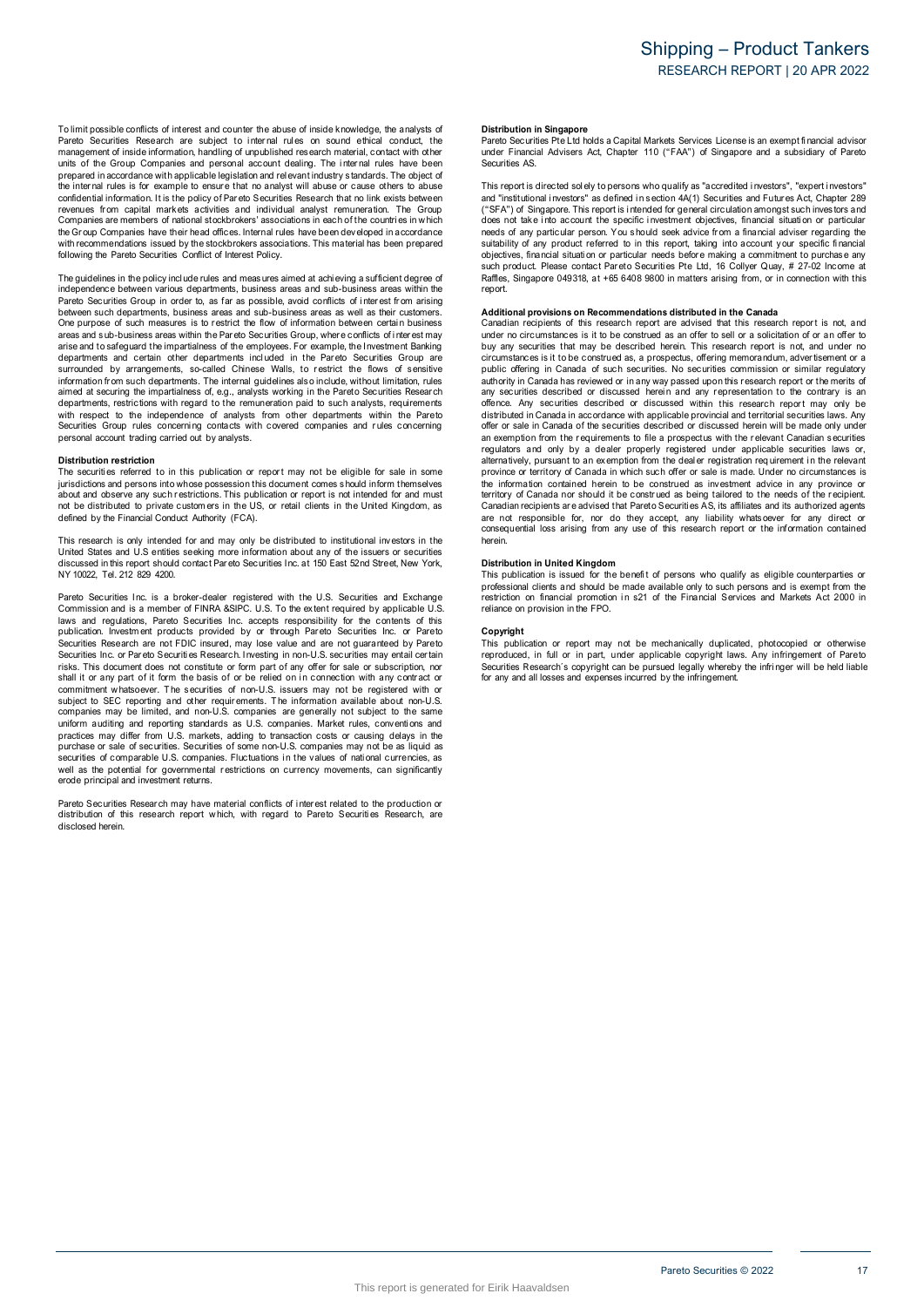# Shipping – Product Tankers RESEARCH REPORT | 20 APR 2022

# **Appendix A**

*Disclosure requirements i n accordance with C ommission Delegated Regulati on (EU) 2016/958 and the FINRA Rule 2241*

|                                  |               |               | Mercell                 |             | 24 86     |
|----------------------------------|---------------|---------------|-------------------------|-------------|-----------|
| Companies                        | No. of shares | Holdings in % | Mowi                    | $\Omega$    | 399       |
|                                  |               |               | MPC Container Ships     |             | 42 99     |
| Bonheur                          | 240958        | 0.57%         | NEXT Biometrics         | $\mathbf 0$ | 71090     |
| Par eto Bank                     | 15310630      | 21.92%        | Nor dic Semi conductor  | $\Omega$    | 5 3 3 4   |
| Selvaag Bolig                    | 4314865       | 4.60%         | Nor eco                 | $\mathbf 0$ | 590       |
| Sparebank 1 Nor d-Nor ge         | 4287282       | 4.27%         | Nor se Atlantic         | $\mathbf 0$ | 35 00     |
| SpareBank 1 Ringer ike Hadel and | 100 000       | 0.64%         | Norsk Hydro             | $\mathbf 0$ | 84 189    |
| Spar ebank 1 SMN                 | 2036192       | 1.57%         | Norske Skog             | $\mathbf 0$ | 105 499   |
| Spar ebank 1 SR-Bank             | 1934632       | 0.76%         | Nor thern Drilling Ltd. | $\Omega$    | 67919     |
| SpareBank 1 Østf old Aker shus   | 1232229       | 9.95%         | Odf jell Drilling       | $\Omega$    | 28 58     |
| SpareBank 1 Østlandet            | 3833163       | 3.61%         | Okeanis Eco Tankers     | $\Omega$    | 1420      |
| Sparebanken Møre                 | 1054030       | 2.13%         | Orkla                   |             | 23 18     |
| Spar ebanken Sør                 | 433744        | 2.77%         | Panor o Ener gy         | $\circ$     | 26 24     |
| Spar ebanken Vest                | 6862344       | 6.39%         | Par eto Bank            | $\Omega$    | 1 340 28  |
| NEXT Biometrics                  | 710901        | 0.78%         | Pexip Holding           | $\Omega$    | 112 08:   |
| SpareBank 1 Sør øst-Nor ge       | 1771308       | 2.81%         | Protector Forsikring    | $\mathbf 0$ | 14 00     |
|                                  |               |               | __                      | $\sim$      | $- - - -$ |

|                           |                   |                | A DAM OF BRITING REST 2                                                                           | v          | 1900   |
|---------------------------|-------------------|----------------|---------------------------------------------------------------------------------------------------|------------|--------|
| Company                   | Analyst holdings* | Total holdings | Vår Ener gi                                                                                       | $\Omega$   | 33 829 |
|                           |                   |                | Wallenius Wilhemsen                                                                               | $\Omega$   | 2000   |
| AF Gr uppen               | $\mathbf{0}$      | 1825           | XXL                                                                                               | $^{\circ}$ | 20 52  |
| Aker ASA                  | 500               | 2694           | Yara                                                                                              | $\circ$    | 18737  |
| Aker BP                   | $\Omega$          | 25 26 6        | Zaptec                                                                                            | 0          | 15 00  |
| Aker Carbon Capture       | $\Omega$          | 4926           |                                                                                                   |            |        |
| Aker Clean Hydrogen       |                   | 140 540        |                                                                                                   |            |        |
| Aker Horizons             |                   | 125 848        |                                                                                                   |            |        |
| Aker Of f shore Wind      |                   | 165 118        |                                                                                                   |            |        |
| Aprila Bank ASA           |                   | 22675          |                                                                                                   |            |        |
| Ar cticZymes Technologies |                   | 684            |                                                                                                   |            |        |
| Awilco LNG                |                   | 10 000         |                                                                                                   |            |        |
| B2Holding AS              |                   | 10940          |                                                                                                   |            |        |
| Bonheur                   |                   | 32088          |                                                                                                   |            |        |
| Bor regaar d ASA          |                   | 650            |                                                                                                   |            |        |
| Bouvet                    |                   | 940            |                                                                                                   |            |        |
| <b>BRAbank</b>            |                   | 31499          |                                                                                                   |            |        |
| BW Energy                 |                   | 112 660        |                                                                                                   |            |        |
| BW Of f shore             |                   | 16076          | Thisoverview isupdated monthly (last updated 19.04.2022).                                         |            |        |
| Cloudber ry Clean Energy  |                   | 101750         |                                                                                                   |            |        |
| DNB                       |                   | 49 145         | *Analyst holdingsrefersto positionsheld by the Pareto Securities AS analyst covering the company. |            |        |
| DNO                       |                   | 70258          |                                                                                                   |            |        |
| Elkem                     |                   | 65 067         |                                                                                                   |            |        |
| ELOP                      |                   | 130 000        |                                                                                                   |            |        |
| Equinor                   |                   | 2473           |                                                                                                   |            |        |
| Europris                  |                   | 13708          |                                                                                                   |            |        |
| Fjordkraft Holding        |                   | 29763          |                                                                                                   |            |        |
| Flex LNG                  |                   | 1317           |                                                                                                   |            |        |
| Frontline                 |                   | 12 19 0        |                                                                                                   |            |        |
| Gaming Innovation Group   |                   | 25912          |                                                                                                   |            |        |
| Gjensidige For sikring    |                   | 7746           |                                                                                                   |            |        |
| Grieg Seaf ood            | $\Omega$          | 8889           |                                                                                                   |            |        |
|                           |                   |                |                                                                                                   |            |        |

| Appendix A                                                                                     |                   |                       |                                               |                              |                       |
|------------------------------------------------------------------------------------------------|-------------------|-----------------------|-----------------------------------------------|------------------------------|-----------------------|
| Disclosure requirements in accordance with Commission Delegated Regulation (EU) 2016/958       |                   |                       | Company                                       | Analyst holdings*            | <b>Total holdings</b> |
| and the FINRA Rule 2241                                                                        |                   |                       | Huddly<br>Hydr ogenPr o                       | $\mathbb O$<br>$\mathbb O$   | 993 173<br>39 276     |
| The below list shows companies where Pareto Securities AS - together with affiliated companies |                   |                       | Kalera                                        | $\mathbf{0}$                 | 26752                 |
| and/or persons – owns a net long position of the shares exceeding 0,5 % of the total issued    |                   |                       | Kitr on                                       | $\mathbf{0}$                 | 18336                 |
|                                                                                                |                   |                       | Komplett Bank                                 | $\mathbf{0}$                 | 209 400               |
| share capital in any company where a recommendation has been produced or distributed by        |                   |                       | Kongsber g Gr uppen                           | $\mathbf{0}$                 | 301                   |
| Pareto Securities AS.                                                                          |                   |                       | <b>KWS</b>                                    | 75                           | 75                    |
|                                                                                                |                   |                       | Ler øy Seaf ood Gr oup                        | $\mathbf{0}$                 | 39 36 3               |
|                                                                                                |                   |                       | Meltwate                                      | $\Omega$                     | 30700                 |
|                                                                                                |                   |                       | Mercell                                       | $\circ$                      | 24 863                |
| Companies                                                                                      | No. of shares     | Holdings in %         | Mowi                                          | $\mathbf{0}$                 | 399                   |
|                                                                                                |                   |                       | <b>MPC</b> Container Ships                    | $\circ$                      | 42995                 |
| Bonheur                                                                                        | 240 958           | 0.57%                 | NEXT Biometrics                               | $\mathbf{0}$                 | 710 901               |
| Pareto Bank                                                                                    | 15310630          | 21.92%                | Nor dic Semiconductor                         | $\mathbf{0}$                 | 5336                  |
| Sel vaag Bolig                                                                                 | 4314865           | 4.60%                 | Nor eco                                       | $\mathbf{0}$                 | 590                   |
| Sparebank 1 Nor d-Nor ge                                                                       | 4 287 282         | 4.27%                 | Nor se Atlantic                               | $\mathbf{0}$                 | 35 000                |
| SpareBank 1 Ringer ike Hadeland                                                                | 100 000           | 0.64%                 | Norsk Hydro                                   | $\mathbf{0}$                 | 84 189                |
| Spar ebank 1 SMN                                                                               | 2036192           | 1.57%                 | Nor ske Skog                                  | $\mathbb O$                  | 105 499               |
| Spar ebank 1 SR-Bank                                                                           | 1934632           | 0.76%                 | Nor ther n Drilling Ltd.                      | $\circ$                      | 67919                 |
| SpareBank 1 Østf old Akershus                                                                  | 1 2 3 2 2 2 9     | 9.95%                 | Odf jell Drilling                             | $\circ$                      | 28 5 8 1              |
| SpareBank 1 Østlandet                                                                          | 3833163           | 3.61%                 | Okeanis Eco Tankers                           | $\circ$                      | 1420                  |
| Sparebanken Møre                                                                               | 1054030           | 2.13%                 | Orkla                                         | $\circ$                      | 23 183                |
| Spar ebanken Sør                                                                               | 433744            | 2.77%                 | Panor o Ener gy                               | $\circ$                      | 26 241                |
| Spar ebanken Vest                                                                              | 6862344           | 6.39%                 | Par eto Bank                                  | $\circ$                      | 1340284               |
| <b>NEXT Biometrics</b>                                                                         | 710901            | 0.78%                 | Pexip Holding                                 | $\circ$                      | 112083                |
| SpareBank 1 Sørøst-Norge                                                                       | 1771308           | 2.81%                 | Protector Forsikring                          | $\circ$                      | 14 000                |
|                                                                                                |                   |                       | Pryme                                         | $\circ$                      | 5000                  |
|                                                                                                |                   |                       | Quantaf uel                                   | $^{\circ}$                   | 2797                  |
|                                                                                                |                   |                       | <b>REC Silicon</b>                            | $\circ$                      | 38 28 1               |
|                                                                                                |                   |                       | Sal M ar                                      | $\Omega$<br>$\Omega$         | 2799                  |
|                                                                                                |                   |                       | Sandnes Spar ebank                            |                              | 4013                  |
|                                                                                                |                   |                       | Scatec                                        | $\mathbf{0}$<br>$\mathbf{0}$ | 30474                 |
|                                                                                                |                   |                       | Selvaag Bolig                                 | $\mathbf{0}$                 | 3093<br>3350          |
|                                                                                                |                   |                       | Spar ebank 1 Nor d-Nor ge<br>Spar ebank 1 SMN | $\mathbf{0}$                 | 13490                 |
|                                                                                                |                   |                       | Spar ebank 1 SR-Bank                          | $\mathbf{0}$                 | 17254                 |
| Pareto Securities AS may hold financial instruments in companies where a recommendation has    |                   |                       | SpareBank 1 Østf old Aker shus                | $\mathbf{0}$                 | 1252                  |
| been produced or distributed by Pareto Securities AS in connection with rendering investment   |                   |                       | Spar eBank 1 Østlandet                        | $\mathbf{0}$                 | 9621                  |
| services, including Market Making.                                                             |                   |                       | Spar ebanken Sør                              | $\mathbf{0}$                 | 16435                 |
|                                                                                                |                   |                       | Spar ebanken Vest                             | $\mathbf{0}$                 | 17463                 |
|                                                                                                |                   |                       | Spar ebanken Øst                              | $\mathbf{0}$                 | 1500                  |
| Please find below an overview of material interests in shares held by employees in Pareto      |                   |                       | Stolt-Nielsen                                 | $\mathbf{0}$                 | 1817                  |
| Securities AS, in companies where a recommendation has been produced or distributed by         |                   |                       | Stor ebr and                                  | $\mathbf{0}$                 | 39798                 |
| Pareto Securities AS. "By material interest" means holdings exceeding a value of NOK 50 000.   |                   |                       | Subsea 7                                      | $\mathbf{0}$                 | 13 187                |
|                                                                                                |                   |                       | Telenor                                       | $\circ$                      | 13602                 |
|                                                                                                |                   |                       | <b>TGS</b>                                    | $\mathbf{0}$                 | 600                   |
|                                                                                                |                   |                       | Vow                                           | $\mathbf{0}$                 | 9331                  |
|                                                                                                |                   |                       | Vow Green Metals                              | $\mathbf{0}$                 | 19681                 |
| Company                                                                                        | Analyst holdings* | <b>Total holdings</b> | Vår Ener gi                                   | $\mathbb O$                  | 33829                 |
|                                                                                                |                   |                       | Wallenius Wilhemsen                           | $\mathbf{0}$                 | 2000                  |
| AF Gruppen                                                                                     | $^{\circ}$        | 1825                  | XXL                                           | $\circ$                      | 20523                 |
| Aker ASA                                                                                       | 500               | 2694                  | Yara                                          | $\Omega$                     | 18737                 |
| Aker BP                                                                                        | $^{\circ}$        | 25 26 6               | Zaptec                                        | $\circ$                      | 15 000                |